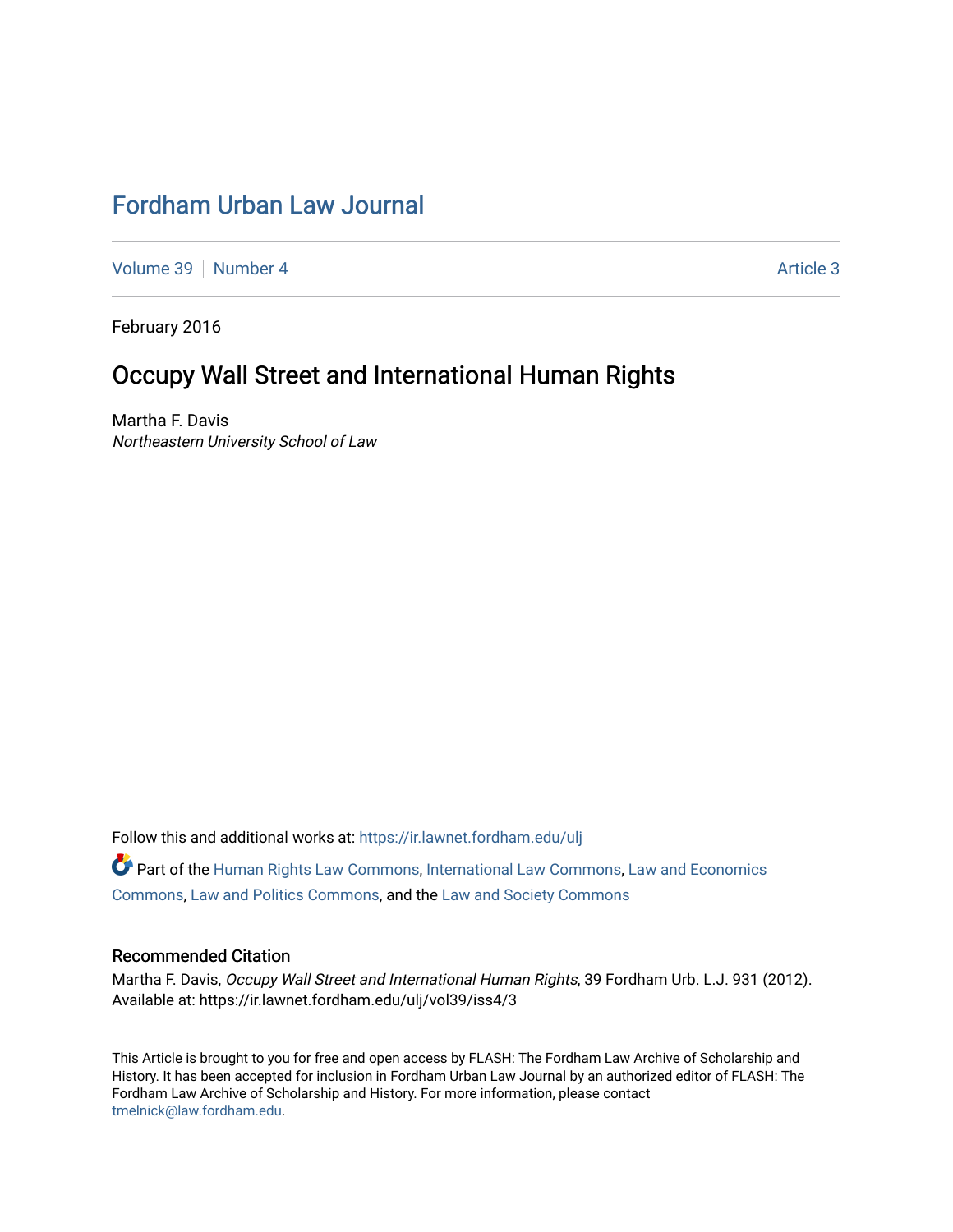# OCCUPY WALL STREET AND INTERNATIONAL HUMAN RIGHTS

Martha F. Davis<sup>\*</sup>

"We are the 99 percent" is a great slogan. It correctly defines the issue as being the middle class versus the elite (as opposed to the middle class versus the poor). $1$ 

| I. Does Economic Inequality Violate International Human       |  |
|---------------------------------------------------------------|--|
|                                                               |  |
|                                                               |  |
|                                                               |  |
| II. Poor People's Movements and International Human Rights943 |  |
| A. The 1960s–70s and the Welfare Rights Movement943           |  |
|                                                               |  |
| III. The Impacts of Economic Inequality on Human Rights       |  |
|                                                               |  |
| A. Impacts on Public Goods and Values of Democracy952         |  |
|                                                               |  |
|                                                               |  |
|                                                               |  |

#### **INTRODUCTION**

By definition, practically all of us are in the "99 percent" of Americans with annual incomes below \$506,553.2 Yet at the same time that the 99 percent slogan unites us, it also masks vast differences in income and economic stability between households. Of that 99% of Americans, about 6%—or one out of fifteen—live in extreme pov-

<sup>∗</sup> Professor of Law, Northeastern University School of Law; Co-Director, Program on Human Rights and the Global Economy. My thanks go to Hope Lewis, Gillian MacNaughton, Cathy Albisa, Risa Kaufman and Maria Green for sharing their insights and expertise on this topic.

<sup>1.</sup> Paul Krugman, We Are the 99.9%, N.Y. TIMES, Nov. 24, 2011, at A35, available at http://www.nytimes.com/2011/11/25/opinion/we-are-the-99-9.html.

<sup>2</sup>. The Numbers, TAX POLICY CENTER (May 12, 2011), http://taxpolicycenter.org/ numbers/displayatab.cfm?DocID=2970.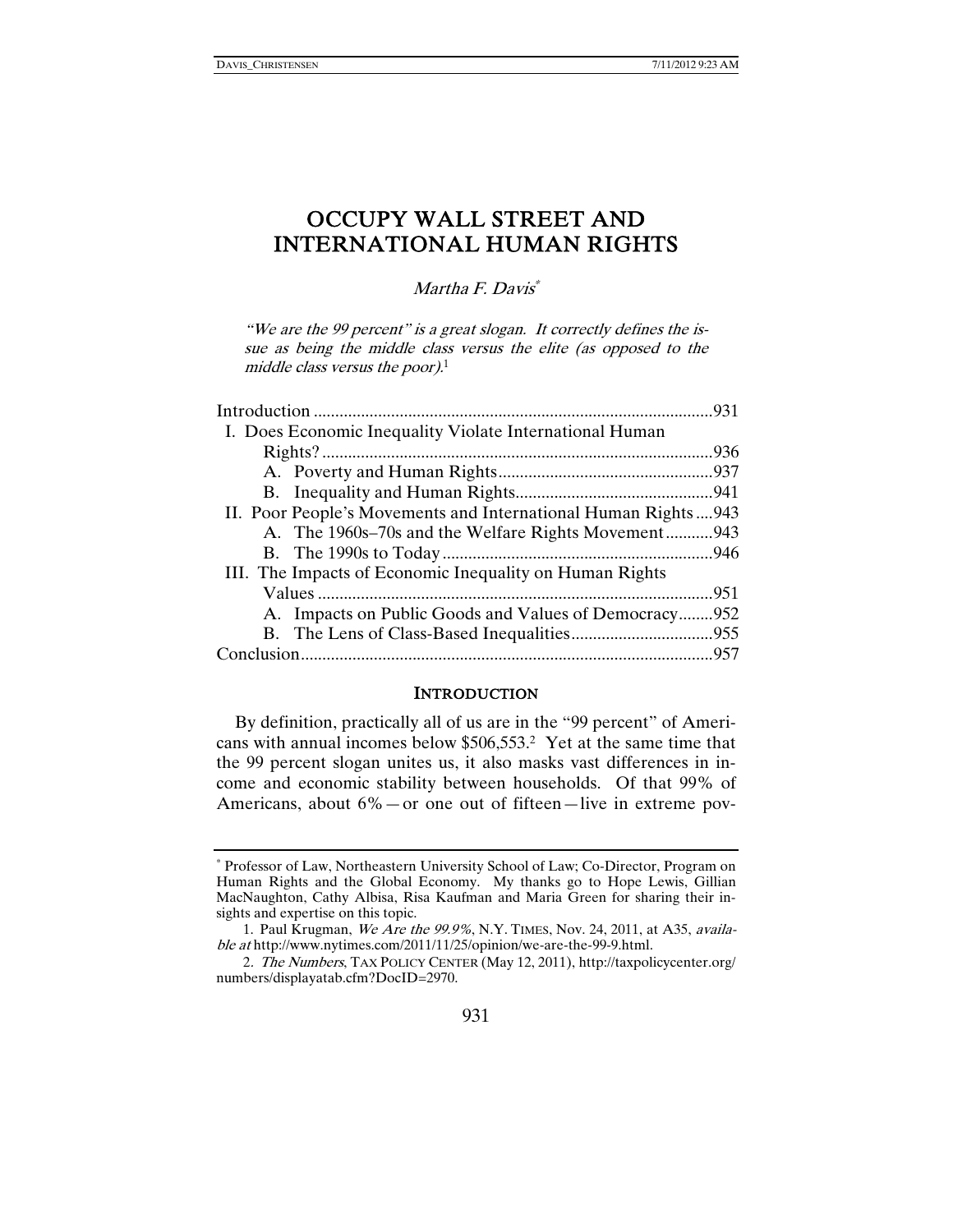erty, defined within the United States as having income of less than half of the official poverty line.<sup>3</sup> The number of Americans with incomes at or below the national poverty line is even greater, at fiftyone million.4 Looking even more broadly, the Census Bureau reports that about one-third of the American population has incomes below 150% of the poverty line.5 These working households typically "live paycheck to paycheck," with little to spare for extras beyond basic household necessities.<sup>6</sup> The remaining two-thirds of Americans, labeled "other" in Census Bureau reports on the growth of U.S. poverty, are above the 33% identified as poor but below the 1% defined by the Occupy Wall Street (OWS) movement as excessively wealthy. In varying degrees, this top one-third of Americans has a share of the economic prosperity of the nation. While many in this group enjoy only a small fraction of the wealth held by the very top echelons of U.S. earners, their economic existence is also vastly different—and considerably more stable—than that of the bottom rungs of the national economic ladder.7

Our collective membership in the "99 percent" notwithstanding, the inequality between economic sectors and across income levels in the U.S. is greater than ever and still growing.<sup>8</sup> According to the nonpartisan Congressional Budget Office, between 1979 and 2007, aftertax income grew by 275% for the top 1% of households, 65% for the next 19%, just under 40% for the next 60%, and 18% for the bottom 20%.9 Analyzing government data, economists Thomas Picketty and Emmanuel Saez calculate that these income disparities are the great-

<sup>3</sup>. See Census: 1 in 15 Americans Among the Poorest of the Poor, PBS NEWSHOUR (Nov. 3, 2011), http://www.pbs.org/newshour/bb/social\_issues/july-dec11/ poverty\_11-03.html.

<sup>4</sup>. See Jason DeParle, Robert Gebeloff & Sabrina Tavernise, Older, Suburban and Struggling, 'Near Poor' Startle the Census, N.Y. TIMES, Nov. 19, 2011, at A1, available at http://www.nytimes.com/2011/11/19/us/census-measures-those-not-quitein-poverty-but-struggling.html?pagewanted=all.

<sup>5</sup>. Id.

<sup>6</sup>. Id.

 <sup>7.</sup> Gregory Acs & Austin Nichols, America Insecure: Changes in the Economic Security of American Families, URBAN INST. (Feb. 2010), http://www.urban.org/up loadedpdf/412055\_america\_insecure.pdf (describing differing levels of insecurity and economic mobility of top and bottom quartiles of Americans).

 <sup>8.</sup> Trends in the Distribution of Household Income Between 1979 and 2007, CONG. BUDGET OFFICE (Oct. 25, 2011), http://www.cbo.gov/publication/42729.

<sup>9</sup>. Id.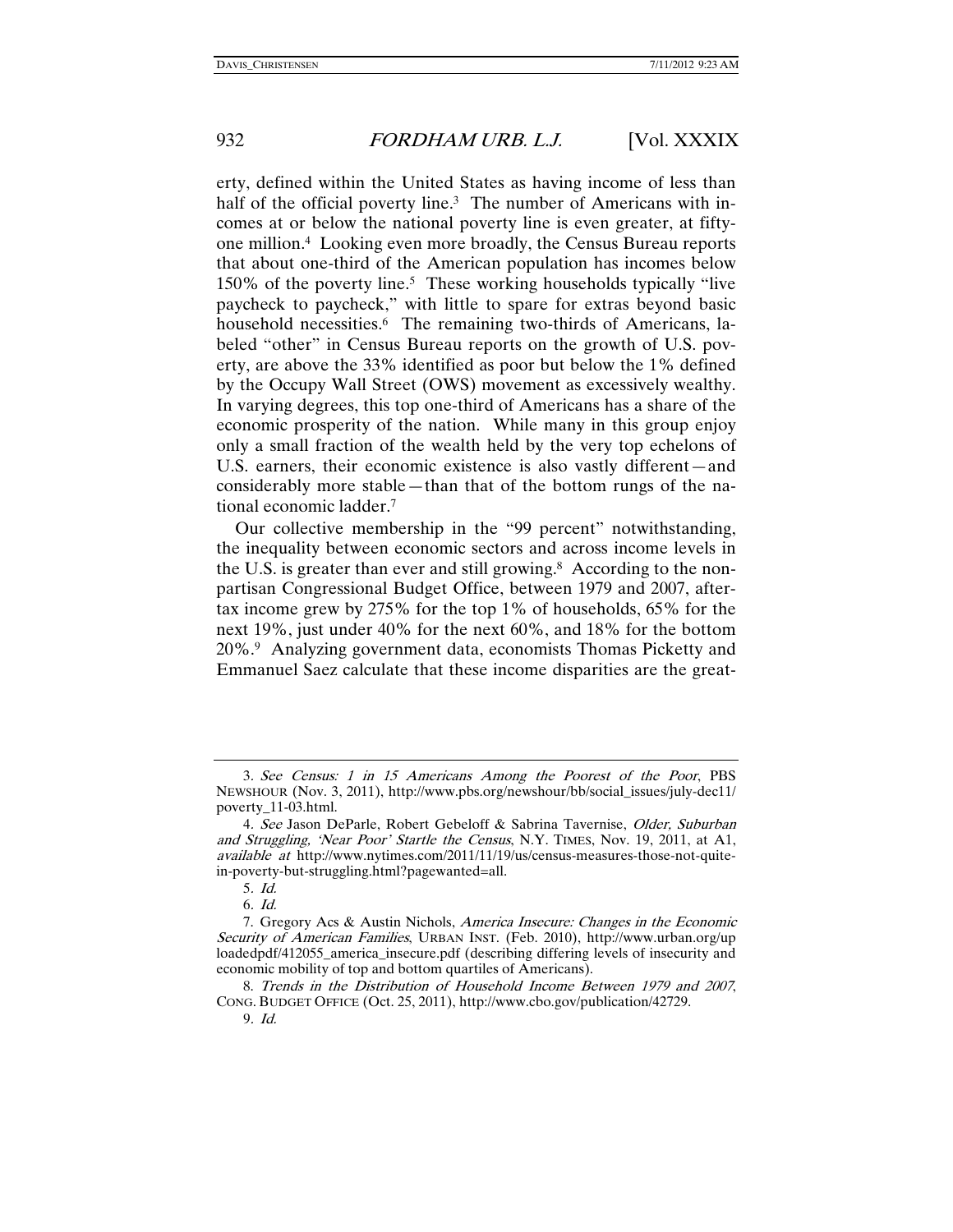est since 1928, shortly before the stock market crash of 1929 that ushered in the Great Depression.10

The genius of the OWS movement is to unite these increasingly economically disparate groups, from the bottom 6% of earners up to the ninety-ninth percentile, around issues of economic inequality. Historically, these economic sectors, even in times of less inequality, have not always been united. Despite clearly overlapping interests, workers' rights and organizing efforts have been distinct from similar efforts by the very poor.<sup>11</sup> For example, in the 1960s, poor people in the United States, with liberal middle class allies, mobilized around efforts to address poverty, resulting in the Welfare Rights Movement of the 1960s that followed on the national War on Poverty.12 Efforts to explicitly expand the welfare rights movement to include workers, and thus transition toward a movement addressing broader issues of economic justice, foundered.13 From the opposite direction, efforts to expand more middle class movements to include the poor have also failed. For example, the significant successes of the civil rights movement led by Martin Luther King, Jr., could not be replicated when Reverend King turned his attention to the rights to adequate housing and the Poor People's Campaign shortly before his death. Instead, the Poor People's Campaign is typically denominated as a failure—in part because of the timing of King's assassination and other circumstances outside the organization's control, and in part because of the difficulty of mobilizing broad coalitions to address economic issues.14

A more recent example of this difficulty is the Poor People's Economic Human Rights Campaign of the 1990s and 2000s, a campaign that challenged Americans to take concrete steps to alleviate deep

 <sup>10.</sup> Avi Feller & Chad Stone, Top 1 Percent of Americans Reaped Two-Thirds of Income Gains in Last Economic Expansion: Income Concentration in 2007 Was at Highest Level Since 1928, New Analysis Shows (Sept. 9, 2009), http://www.cbpp.org/ cms/index.cfm?fa=view&id=2908; see, e.g., JOHN KENNETH GALBRAITH, THE GREAT CRASH: 1929 (1955).

 <sup>11.</sup> FRANCES FOX PIVEN & RICHARD A. CLOWARD, REGULATING THE POOR: THE FUNCTIONS OF PUBLIC WELFARE 106 (1971) (noting trade union reluctance to focus organizing efforts on the unemployed).

<sup>12.</sup> See generally GUIDA WEST, THE NATIONAL WELFARE RIGHTS MOVEMENT: THE SOCIAL PROTEST OF POOR WOMEN (1981).

 <sup>13.</sup> MARTHA F. DAVIS, BRUTAL NEED: LAWYERS AND THE WELFARE RIGHTS MOVEMENT, 1960–1973 139–40, 144–45 (1993).

<sup>14.</sup> Marian Aguiar, Poor People's Washington Campaign, in AFRICANA: THE EN-CYCLOPEDIA OF THE AFRICAN AND AFRICAN AMERICAN EXPERIENCE (Kwame Appiah & Henry Gates eds., 1999) (noting that most historians consider the Poor People's Campaign to have been only minimally successful).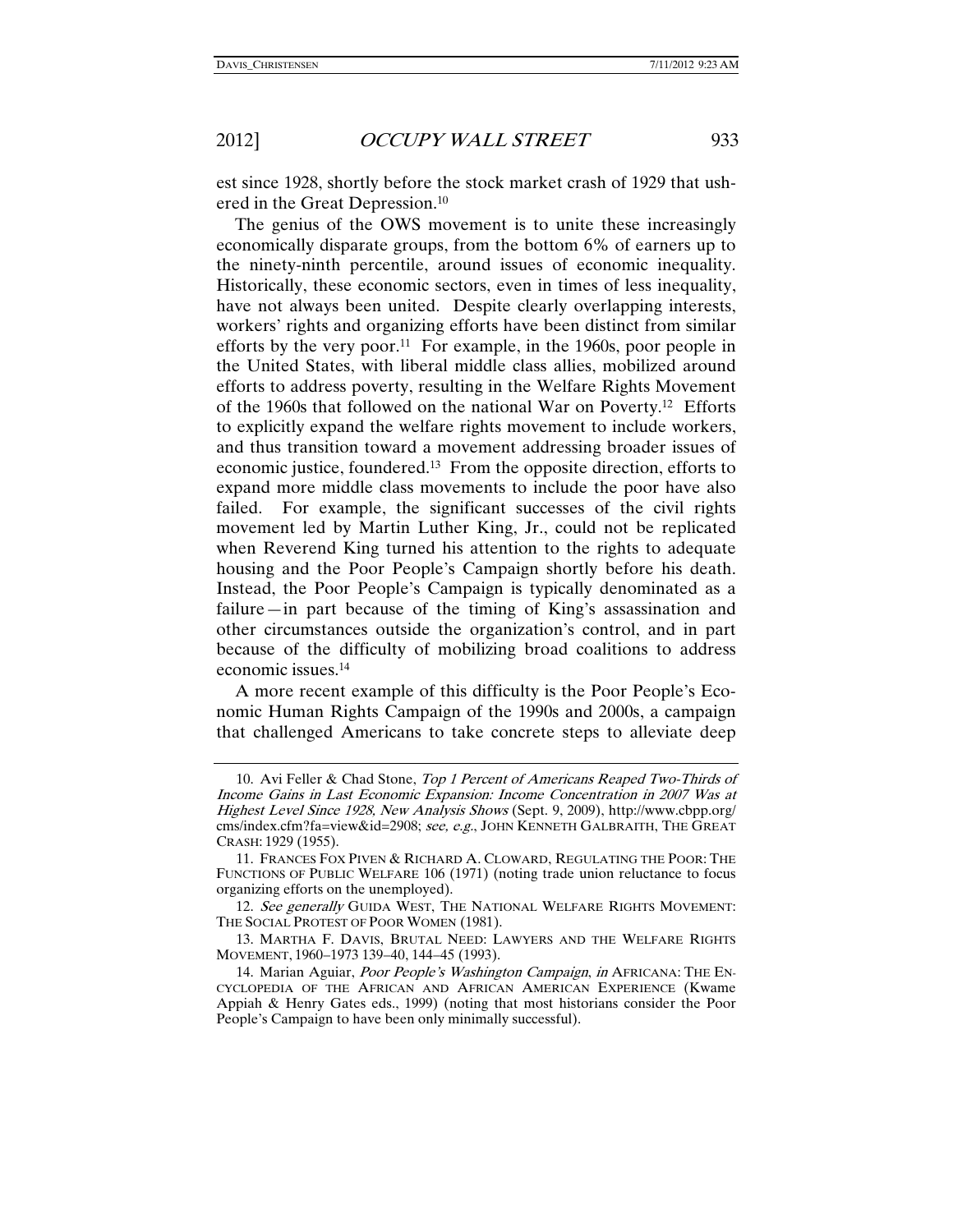poverty, such as turning over abandoned real estate to the very poor.15 Led by homeless people, this aggressive campaign did little to directly or deliberately engage higher income people in their activism other than through fundraising and involvement of college student volunteers. The campaign's mission—"to unit[e] the poor across color lines as a leadership base for a broad movement to abolish poverty"—further emphasizes the primary focus on the poor, without a clear appeal to those who identify as workers or members of the middle class.16

In contrast to these more targeted organizing efforts, the Occupy movement in the U.S. seemingly has straddled these divides between economic sectors by pitting all of them against the ultra-wealthy top 1%. But while OWS achieved a level of broad recognition and engagement that has seldom, if ever, been achieved by poor people's movements, this shift in the operative organizing frame, from poverty to inequality, poses some strategic challenges, particularly in the U.S. context.17 This Article examines one of those challenges by considering the question of whether the extreme, increasingly entrenched economic inequality within the United States constitutes a violation of international human rights law. The answer to this question may either open up, or problematize, an avenue for extending to the global stage the debate about inequality in the United States that has been initiated by OWS in domestic forums.

The Article proceeds as follows. First, I look at the fundamental question of whether extreme economic inequality constitutes a human rights violation in the context of the U.S. To analyze that question, I begin by examining the extent to which poverty has been deemed to raise international human rights concerns. As I articulate, international human rights institutions have generally addressed poverty indirectly rather than directly, focusing on the ways in which

<sup>15</sup>. See POOR PEOPLE'S ECON. HUM. RTS. CAMPAIGN, http://economichuman rights.org (last visited Apr. 7, 2012).

<sup>16.</sup> Clayton Ruley, A Talk with Natashia Euler on the Kensington Welfare Rights Union, GEOCLAN, http://www.geoclan.com/community/articles/06/ATalkwithNatas hiaEuleronTheKensingtonWelfareRightsUnion.htm (last visited Apr. 7, 2012). On the difficulty of framing organizing messages across class lines, see Ellen Reese & Garnett Newcombe, Income Rights, Mothers' Rights, or Workers' Rights? Collective Action Frames, Organizational Ideologies, and the American Welfare Rights Movement, 50 SOC. PROBS. 294, 294 (2003).

<sup>17.</sup> See, e.g., Eric Zorn, At Long Last, Equal Time for the Inequality Issue, CHI. TRIBUNE, Oct. 12, 2011, at C31, available at http://articles.chicagotribune.com/2011- 10-12/news/ct-oped-1012-zom-20111012\_1\_inequality-equal-time-household-wealth (urging greater awareness of rising inequality and its impact).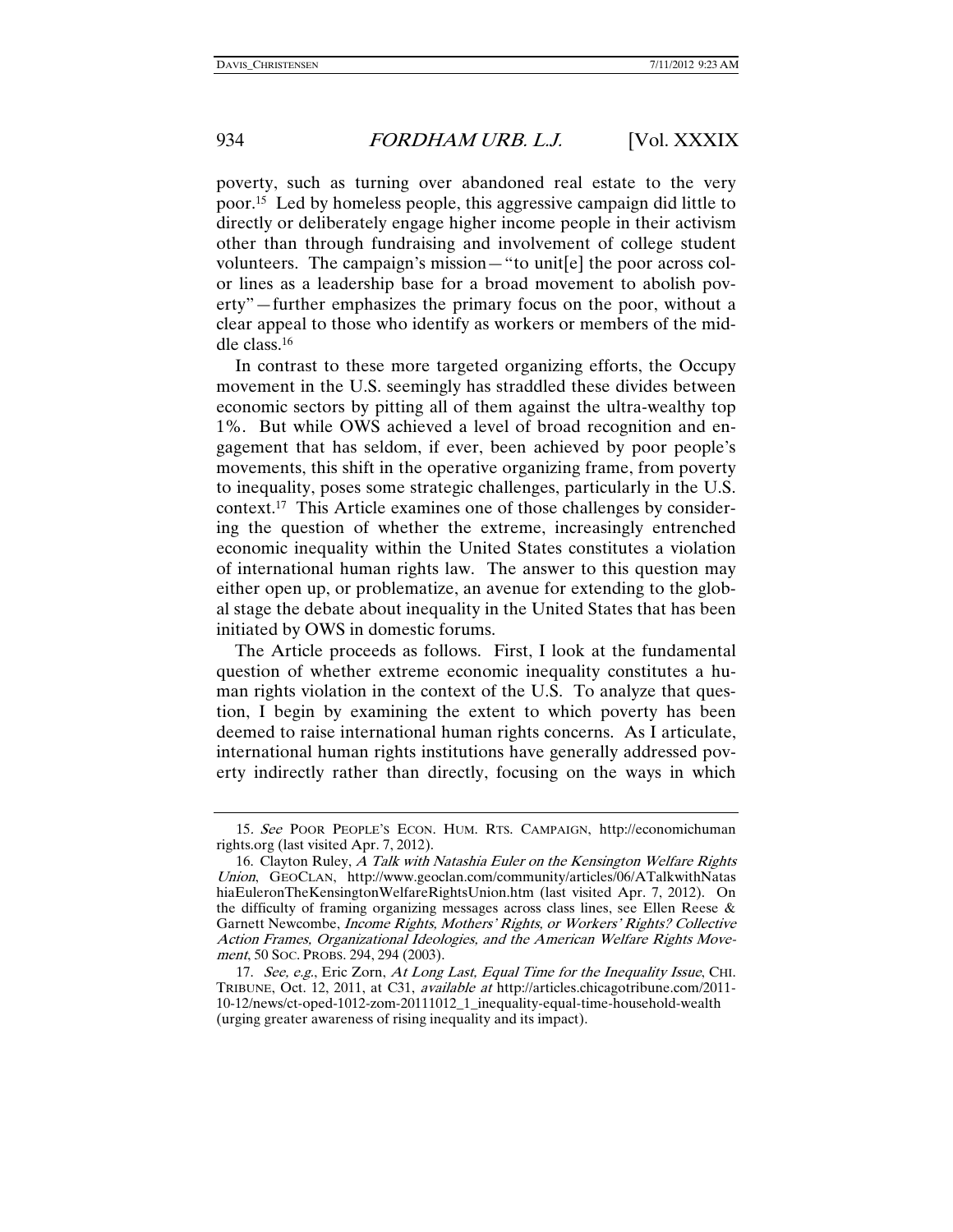poverty frustrates the exercise of internationally recognized substantive and procedural human rights such as the right to shelter or the right to vote. I then use a similar lens to examine the issue of entrenched economic inequality. This analysis indicates that economic inequality remains a fraught concept at the international level, with only scant support in the text and practice of international law to support a claim that extreme economic inequality within a highly developed nation like the United States directly violates human rights norms.

Next, I examine several of the ways in which poor people's movements in the United States have utilized human rights framing and international human rights mechanisms to further their social change efforts, particularly in the last decade. Again, while freedom from poverty is not a formally protected human right, much international discussion has documented the relationship of poverty to the exercise of protected substantive and procedural rights, such as the right to education or the right of political participation. Further, some advocates have charged that governments bear accountability for poverty when it is a direct consequence of government policies or a government failure to act.18 Poor people's organizations in the United States have utilized these conceptual approaches and, as this Article chronicles, in recent years, human rights advocacy has been a particularly fruitful tool for poor people's organizing campaigns.

Finally, I examine the extent to which similar human rights-based frames might be available to OWS given the movement's explicit focus on inequality across broad economic lines, and its attention to unequal distribution in the midst of the relative prosperity of a developed nation such as the United States. I propose two frames drawing on international human rights norms that might serve the OWS Movement well in both domestic and international forums.

First, like the approach taken with respect to extreme poverty, the impact of economic inequality on the exercise of substantive and procedural human rights could be analyzed and directly connected to effective violations of these rights. For example, gross economic inequality might be connected to violations of a right to education, as the wealthy abandon support for public education or other public goods.19 Further, rather than dwell on the consumptive inequities

 <sup>18.</sup> See, e.g., Paula Braveman & Sofia Gruskin, Poverty, Equity Human Rights and Health, 81 BULL. WORLD HEALTH ORG. 539, 540 (2003).

<sup>19.</sup> See, e.g., Robert Reich, How the Public Good Died in America, SALON (Jan. 5, 2012), http://www.salon.com/2012/01/05/how\_the\_public\_good\_died\_in\_america/.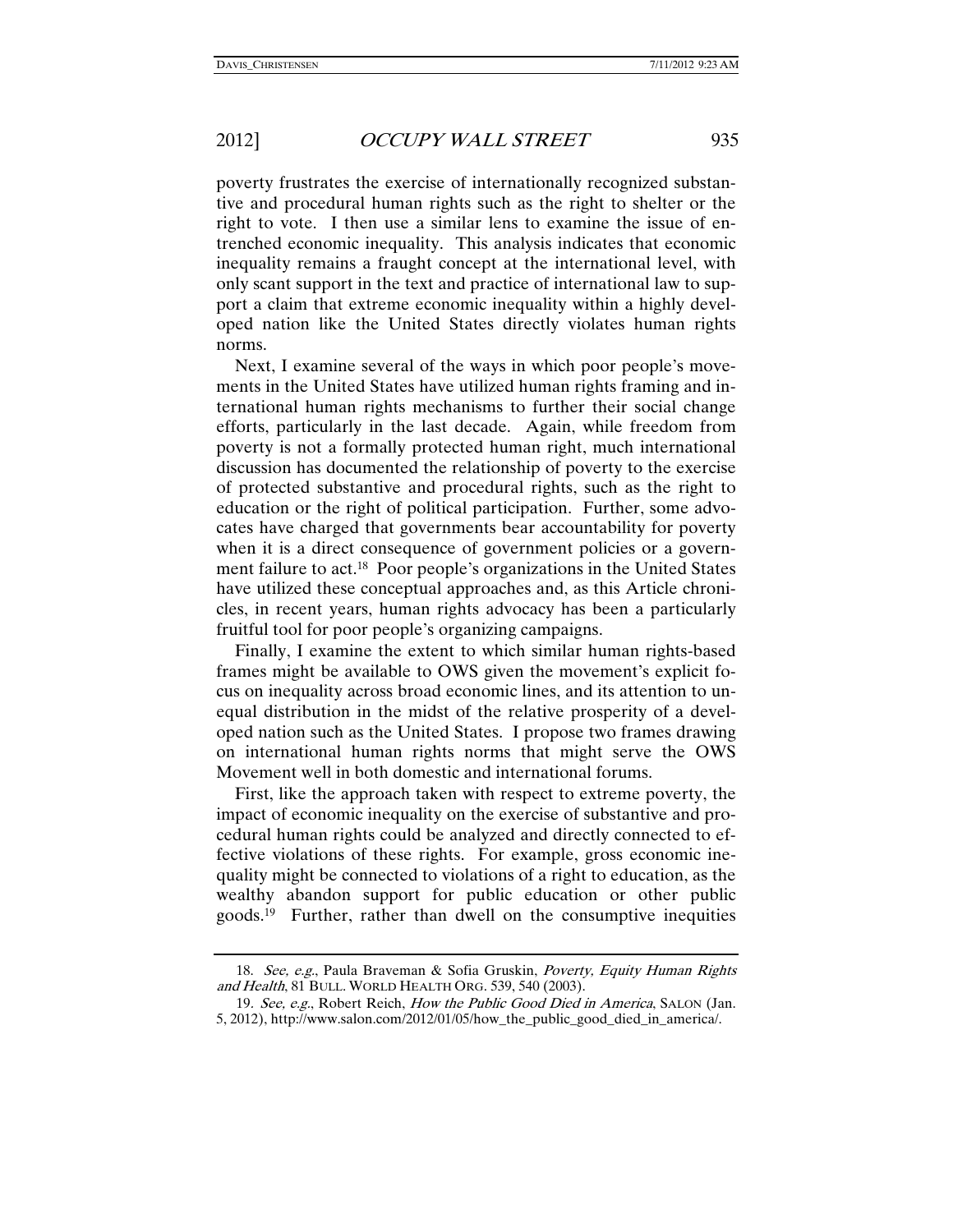perpetuated by economic inequality, the OWS movement might also utilize internationally-accepted concepts of public participation and good government as vehicles for articulating the human rights implications of extreme income inequality within the United States.

Second, and more tentatively, I suggest that entrenched and extreme economic inequality might raise concerns under international anti-discrimination norms. International law bars discrimination on a number of grounds familiar to U.S. audiences, including race, gender, and ethnicity. The law, however, holds open the possibility that other classifications might also be deemed to violate human rights law. I suggest that the U.S. context requires a close look to determine whether the deep, entrenched inequalities here actually establish a new "suspect class," suppressing democratic participation and violating widely accepted equality norms.

### I. DOES ECONOMIC INEQUALITY VIOLATE INTERNATIONAL HUMAN RIGHTS?

By focusing on gross, entrenched, and expanding inequality rather than poverty,20 the Occupy movement raises a question that is surprisingly difficult under international human rights law: whether economic inequality violates human rights.

Working on a parallel track, scholars and activists have struggled for years to resolve the question of whether poverty itself violates human rights law.<sup>21</sup> While poverty is not identical to economic inequality, because of the overlap between these concepts and their human impacts, it is instructive to first look at the treatment of poverty under international human rights law before proceeding to examine the concept of inequality under human rights regimes.

<sup>20.</sup> See, e.g., Esme Deprez & Catherine Dodge, Occupy Wall Street Protests Inject Income Inequality into Political Debate, BLOOMBERG (Nov. 9, 2011), http://www. bloomberg.com/news/2011-11-09/occupy-wall-street-protests-inject-incomeinequality-into-political-debate.html.

<sup>21.</sup> See, e.g., FREEDOM FROM POVERTY AS HUMAN RIGHT: WHO OWES WHAT TO THE VERY POOR (Thomas Pogge ed., 2007) [hereinafter FREEDOM FROM POVERTY]; Ctr. for Econ. & Soc. Rights, Human Rights and Poverty: Is Poverty a Violation of Human Rights?, (Dec. 2009) (unpublished manuscript), available at http://www.cesr. org/downloads/CESR%20Briefing%20-%20Human%20Rights%20and%20Poverty %20-%20Draft%20December%202009.pdf; William Easterly, Poverty Is Not a Human Rights Violation, AID WATCH (June 5, 2009), http://aidwatchers.com/2009/06/ poverty-is-not-a-human-rights-violation/.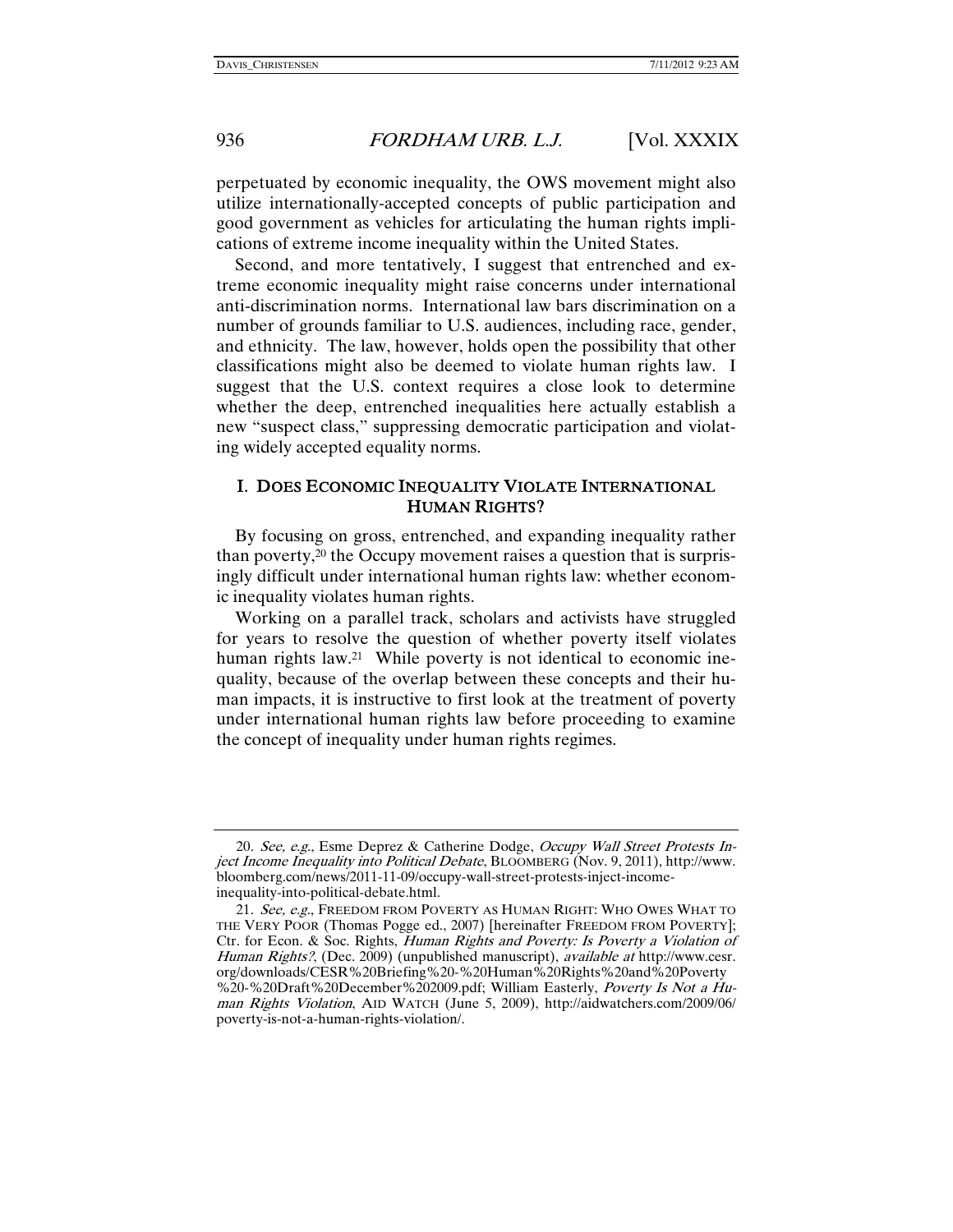### A. Poverty and Human Rights

A manifestation of unequal income distribution both between and within nations, the devastating impacts of extreme poverty on human lives are well known.<sup>22</sup> Further, considerable scholarly work has identified the philosophical basis for freedom from poverty as a human right.23 This empirical and philosophical work, however, has not been translated into concrete, ascertainable legal standards.24 Despite extensive background analysis, poverty is itself not explicitly identified in international human rights documents as a human rights violation.25

At the same time, as the UN Independent Expert on the Question of Human Rights and Extreme Poverty recognized in his 2005 report on the United States, "[w]hile poverty is not defined as a human rights violation per se under international human rights law, conditions of poverty are both a cause and a consequence of the nonrealization of rights guaranteed in international human rights instruments."26

In other words, progress in alleviating poverty is intimately related to, and a necessary component of, the implementation and enforcement of a human rights regime. By the same token, government failure to address poverty causes human rights violations by frustrating access to individuals' exercise of the full range of human rights. The very existence of an Independent Expert on Human Rights and Ex-

<sup>22</sup>. See, e.g., Harry Holzer et al., The Economic Costs of Poverty in the United States: Subsequent Effects of Children Growing Up Poor, CTR. FOR AM. PROGRESS 1–18 (Jan. 24, 2007), available at http://www.americanprogress.org/issues/2007/01/ pdf/poverty\_report.pdf; Thomas Pogge, Poverty Is a Violation of Human Rights, ON LINE OPINION (Aug. 1, 2005), http://www.onlineopinion.com.au/view.asp?article=37 17&page=1.

<sup>23.</sup> See, e.g., FREEDOM FROM POVERTY, supra note 21.

<sup>24</sup>. See Ctr. for Econ. & Soc. Rights, supra note 21 (noting the "lack of clarity within the human rights movement as to the linkages between human rights and poverty"); see also Thomas Pogge, Ethical and Human Rights Dimensions of Poverty: Towards a New Paradigm in the Fight Against Poverty, UNESCO POVERTY PROJECT (March 2003), http://portal.unesco.org/shs/es/files/4363/10980840881Pogge\_29\_Au gust.pdf/Pogge%2B29%2BAugust.pdf (distinguishing between moral human rights and legal human rights).

<sup>25</sup>. See Independent Expert on the Question of Human Rights and Extreme Poverty, Mission to the United States,  $\P$  9, Comm'n on Human Rights, U.N. Doc. E/CN.4/2006/43/Add.1 (Mar. 27, 2006) (by Arjen Sengupta).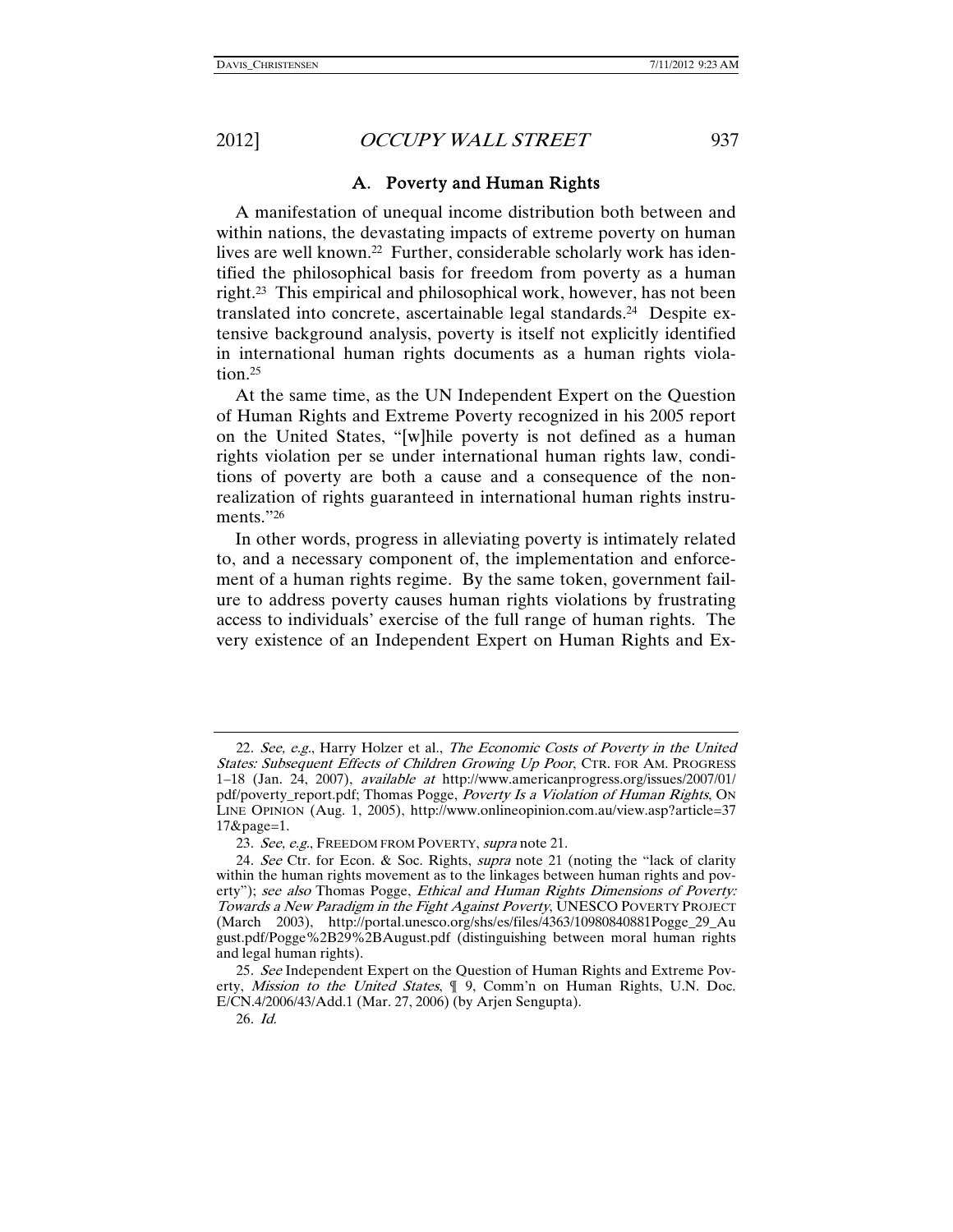treme Poverty attests to this close interrelationship between human rights violations and poverty.27

On the international stage, the relationship between poverty and human rights is most directly articulated in the Copenhagen Declaration on Social Development and Programme of Action, adopted by the World Summit for Social Development convened by the United Nations in 1995.<sup>28</sup> The Copenhagen Declaration specifically catalogs the linkages between poverty and specific human rights, stating that

poverty has various manifestations, including lack of income and productive resources sufficient to ensure sustainable livelihoods; hunger and malnutrition; ill health; limited or lack of access to education and other basic services; increased morbidity and mortality from illness; homelessness and inadequate housing; unsafe environments; and social discrimination and exclusion. It is also characterized by a lack of participation in decision-making and in civil, social and cultural life.29

In recognition of these linkages, the nations participating in framing the Copenhagen Declaration and Programme of Action undertook a series of commitments both domestically and internationally to further social development goals articulated in the document.<sup>30</sup>

In particular, nations participating in the Copenhagen Declaration committed to the eradication of "absolute" poverty and the reduction of "overall" poverty.31 Absolute poverty was defined as "a condition characterized by severe deprivation of basic human needs, including food, safe drinking water, sanitation facilities, health, shelter, education and information. It depends not only on income but also on access to services."32 Absolute poverty is a subset of the broader con-

 <sup>27.</sup> The position of Independent Expert on the Question of Human Rights and Extreme Poverty was created by the U.N. in 1999. See, e.g., Independent Expert on Extreme Poverty, Human Rights and Extreme Poverty, Comm'n on Human Rights, U.N. Doc. E/CN.4/2004/43 (Feb. 29, 2004) (by A.-M. Lizin) available at http:// www.unhchr.ch/Huridocda/Huridoca.nsf/0/67750bb7d0eb1004c1256e7b002c4a10/\$FI LE/G0411124.pdf. In June 2011, the U.N. expanded the position's mandate and changed the position's title to that of Special Rapporteur. See Special Rapporteur on Extreme Poverty and Human Rights, OFFICE HIGH COMM'R FOR HUMAN RTS., http:// www.ohchr.org/EN/Issues/Poverty/Pages/SRExtremePovertyIndex.aspx (last visited Apr. 15, 2012).

<sup>28</sup>. See World Summit for Social Development, Copenhagen, Den., Mar. 6–12, 1995, Report of the World Summit for Social Development, U.N. Doc. A/CONF/ 166/9 (Apr. 19, 1995) [hereinafter Copenhagen Declaration].

<sup>29</sup>. Id. at 41.

<sup>30</sup>. Id.

<sup>31</sup>. Id. at 13–14.

<sup>32</sup>. Id. at 41.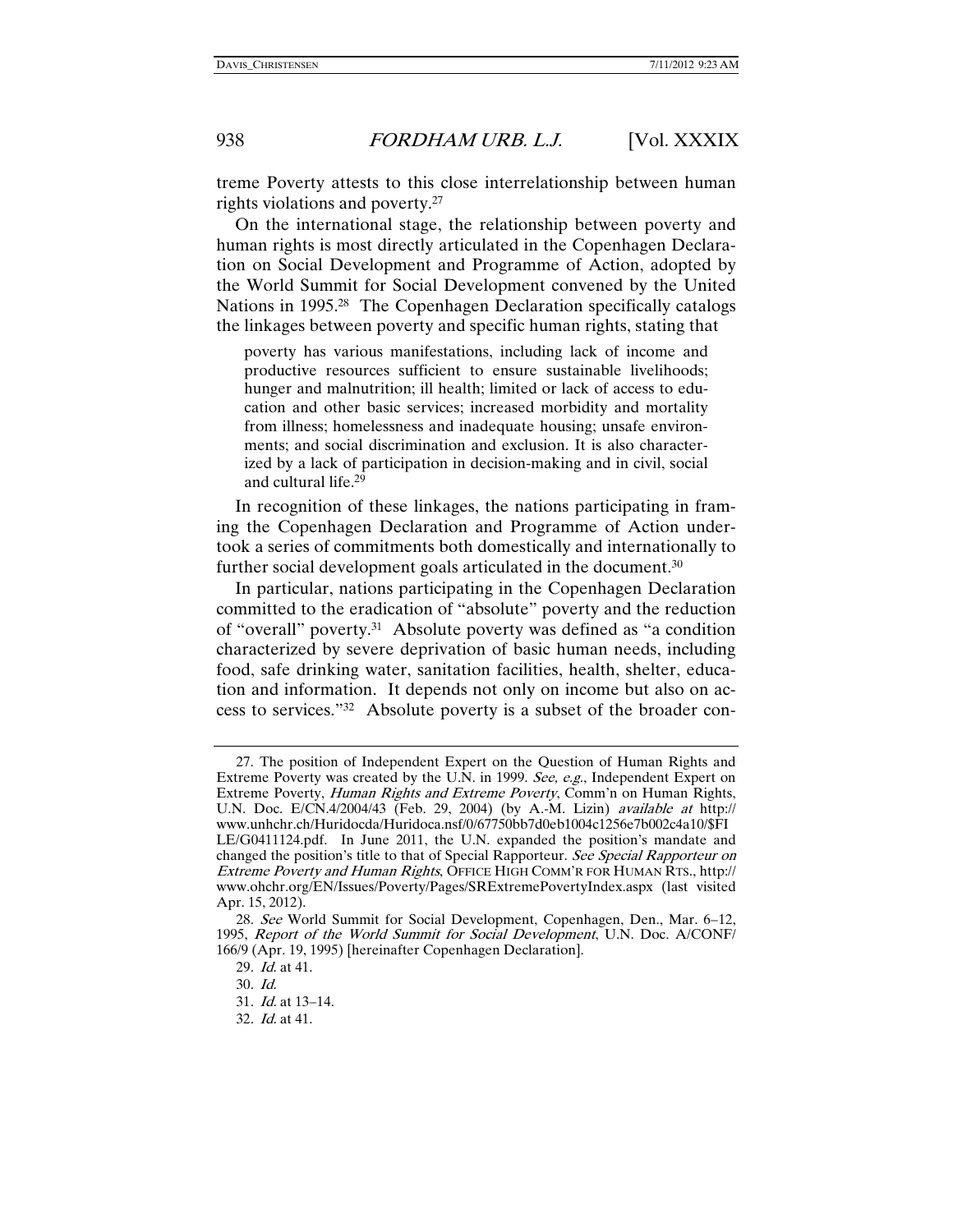cept of overall poverty, which is described as including the full set of human rights and poverty linkages set out above, from lack of income to lack of participation in cultural life.33

The Copenhagen Declaration clarified that overall poverty (as opposed to absolute poverty) is endemic, occurring in all countries

as mass poverty in many developing countries, pockets of poverty amid wealth in developed countries, loss of livelihoods as a result of economic recession, sudden poverty as a result of disaster or conflict, the poverty of low-wage workers, and the utter destitution of people who fall outside family support systems, social institutions and safety.34

As described by sociologist Ruth Lister, the concept of overall poverty in the Copenhagen Declaration, with its list of key indicators, was intended to provide a basis for cross-national comparisons.<sup>35</sup> Overall poverty includes a component of relativism; the poverty that it defines is, to some degree, relative to the capacity of the nation to avoid such destitution.<sup>36</sup> Yet, recalling the focus of this essay, this definition of overall poverty—described as the juxtaposition of "poverty amid wealth"—does not fully capture the broad and deep inequality across income lines and economic sectors that OWS targets. OWS challenges not only the poverty arising from economic inequality, e.g., the poverty amid wealth, but also the growing spread between rich and less rich.

The Copenhagen Declaration's definitions of poverty emerged in the context of an international conversation on development and globalization.37 But it is important to note, as did commentators Alice MacDonald and Elizabeth Mottershaw, that "[d]evelopment and anti-poverty work are not synonymous,"38 despite the inclusive language of the Copenhagen Declaration. Thus, the emerging right to

<sup>33</sup>. Id.

<sup>34</sup>. Id.

 <sup>35.</sup> RUTH LISTER, POVERTY 32–33 (2004).

<sup>36</sup>. See, e.g., Peter Townsend et al., The International Measurement of 'Absolute' and 'Overall' Poverty: Applying the 1995 Copenhagen Definitions to Britain, in POVERTY AND SOCIAL EXCLUSION IN BRITAIN: THE MILLENNIUM SURVEY 71 (Christina Pantazis et al. eds., 2006).

<sup>37</sup>. See, e.g., U.N. Secretary-General, Implementation of the Outcome of the World Summit for Social Development and of the 24th Special Session of the General Assembly, ¶¶ 58–59, U.N. Doc. A/60/80, (May 23, 2005) (recommending new approaches to development ten years after the Copenhagen Declaration).

 <sup>38.</sup> Alice McDonald & Elizabeth Mottershaw, Poverty, Inequality and Human Rights: Do Human Rights Make a Difference?, JOSEPH ROWNTREE FOUND. 11 (Sept. 2009), http://www.jrf.org.uk/sites/files/jrf/poverty-human-rights-full.pdf.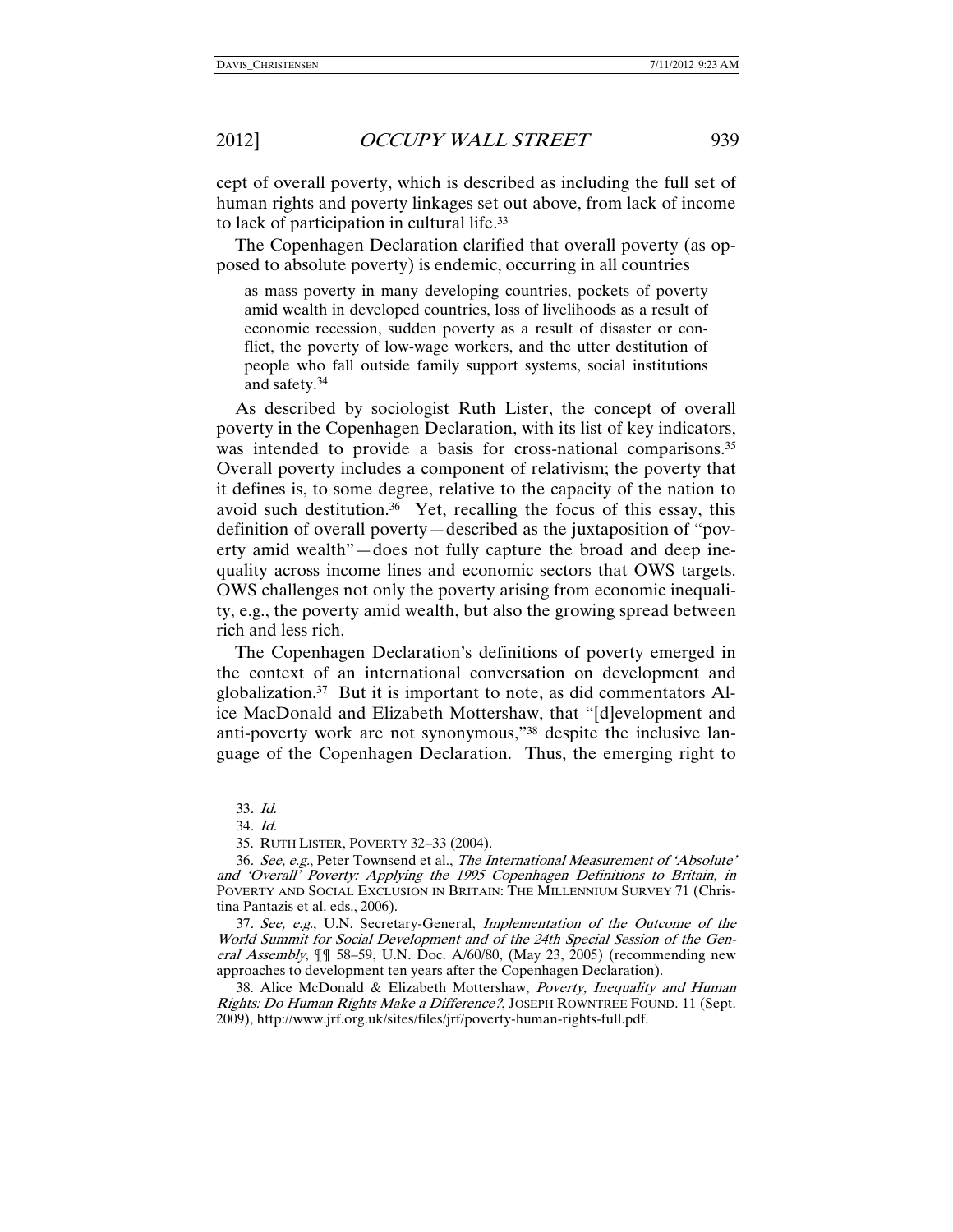development within international law has not simultaneously heralded the emergence of a right to be free of poverty.39 Indeed, of particular relevance to OWS's agenda within the United States is the fact that in practice, "the development discourse is generally not addressed to poverty within developed nations."40

At the same time, development and anti-poverty work are not wholly divorced. The conceptual connections between anti-poverty work and development work are subtle and directional, rather than having immediate practical impacts. For example, while noting the importance of development models as a rich source of ideas and approaches, MacDonald and Mottershaw address the uses of human rights in domestic anti-poverty work by stressing the more procedural aspects of human rights as its most important contributions to antipoverty efforts.41 The authors concluded, for example, that human rights norms:

(1) Define poverty as having multiple dimensions;

(2) Enshrine socially and legally guaranteed entitlements;

(3) Provide a framework to pursue accountability of poverty; and

(4) Promote the dignity and autonomy of people experiencing poverty.42

Thus, human rights norms strengthen anti-poverty efforts but—in the absence of a direct human right to be free of poverty—do so only indirectly, by linking these efforts to underlying entitlements to food, shelter and so on, and connecting them to international mechanisms of government accountability.

The international community's appreciation of the ways in which poverty can frustrate the exercise of human rights owes much to the work of Nobel economist Amartya Sen.<sup>43</sup> Sen rejects the wholly static notion of absolute poverty, while still endorsing a non-relativist component of the definition of poverty. According to Sen,

The characteristic feature of "absoluteness" is neither constancy over time, nor invariance between societies nor concentration on food and nutrition. It is an approach to judging a person's deprivation in absolute terms (in the case of a poverty study, in terms of cer-

<sup>39</sup>. See Declaration on the Right to Development, G.A. Res. 41/128, U.N. Doc. A/RES/41/128 (Dec. 4, 1986); see also Stephen Marks, The Human Right to Development: Between Rhetoric and Reality, 17 HARV. HUM. RTS. J. 137, 159 (2004).

 <sup>40.</sup> McDonald & Mottershaw, supra note 38, at 11.

<sup>41</sup>. Id.

<sup>42</sup>. Id.

 <sup>43.</sup> AMARTYA SEN, DEVELOPMENT AS FREEDOM 74 (1999).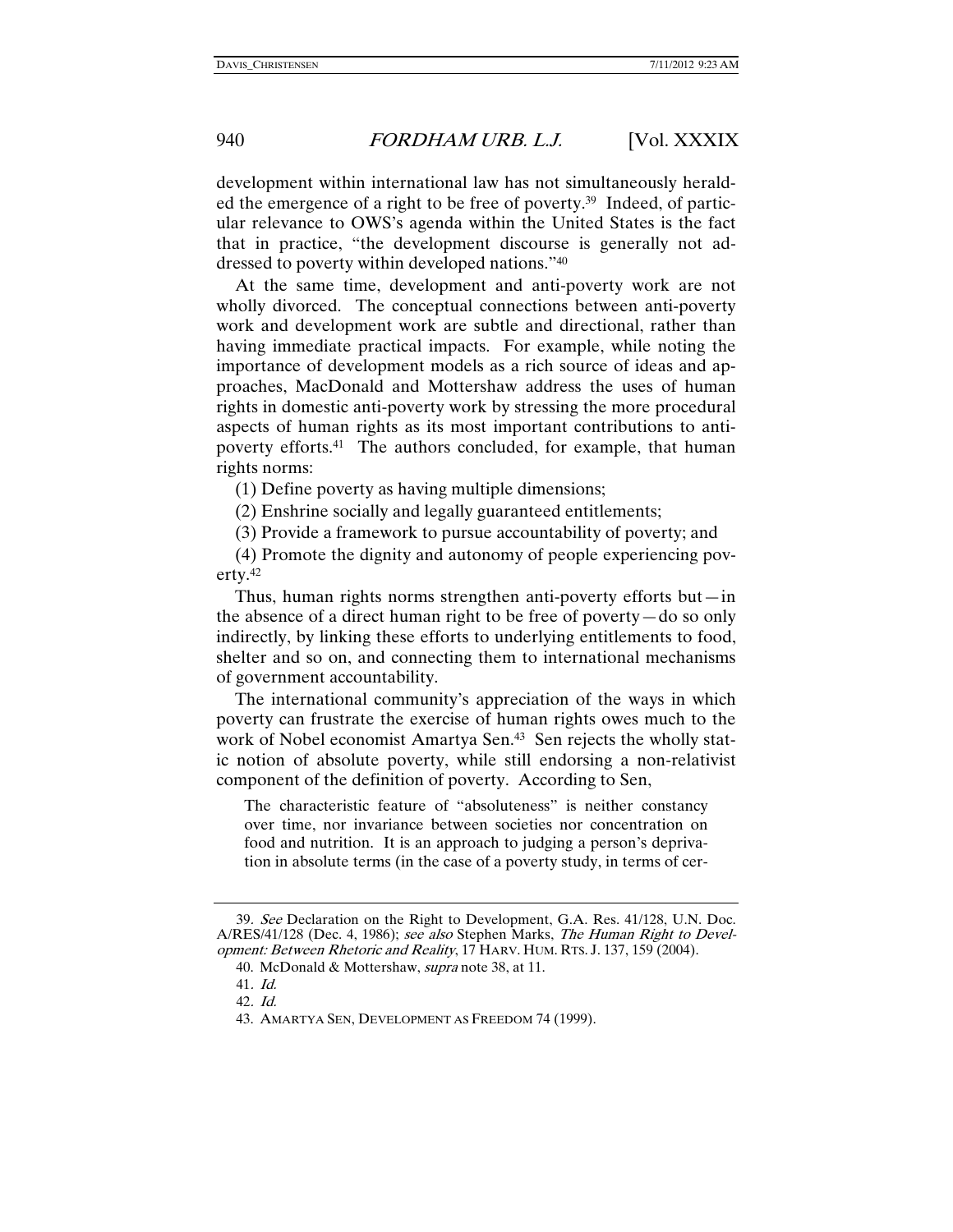tain specified minimum absolute levels), rather than in purely relative terms vis á vis the levels enjoyed by others in society.44

The absolute standard of poverty is met, he argues, when such deprivation undermines people's freedom "to choose a life one has reason to value."45 This, then, leaves people without an ability to enjoy the full range of human rights, even if those rights are theoretically available to them under their particular political system.

Following this approach, though freedom from poverty is not itself a human right, the connection between poverty and human rights, and the role of the international community in alleviating poverty, is widely accepted.<sup>46</sup>

#### B. Inequality and Human Rights

While the question of whether extreme economic inequality violates human rights is not precisely the same as the question of whether poverty is a human rights violation, many of the same international law sources are pertinent. For example, the Copenhagen Declaration holds relevant lessons here, too. The Declaration's framers went further than simply identifying the ways in which poverty undermines the exercise of human rights and undertook, among other things, to create a framework for action that will "[p]romote the equitable distribution of income and greater access to resources through equity and equality of opportunity for all,"47 seemingly adopting a relativist view of human rights violations. Mechanisms for implementing the framework specifically addressed in the Declaration include the restructuring of domestic taxes and the adoption of other redistributive approaches within domestic economies.48

Despite this language, however, the terms of the Declaration have not been understood to create a direct human right to economic equality. The five- and ten-year convenings to discuss implementation of the Declaration's provisions have not articulated such a right.49 Nor have prior understandings been revisited. Earlier human rights

 <sup>44.</sup> SABINA ALKIRE, VALUING FREEDOMS: SEN'S CAPABILITY APPROACH AND POVERTY REDUCTION 156 (2005) (quoting AMARYTA SEN, COMMODITIES AND CA-PABILITIES 673 (1985)).

 <sup>45.</sup> SEN, supra note 43, at 285.

<sup>46</sup>. See, e.g., Pogge, supra note 22.

 <sup>47.</sup> Copenhagen Declaration, supra note 28, at 9.

<sup>48</sup>. Id. at 44.

<sup>49</sup>. See, e.g., Copenhagen+ 5, UNED-UK, http://www.earthsummit2002.org/wssd/ (last visited Mar. 24, 2012).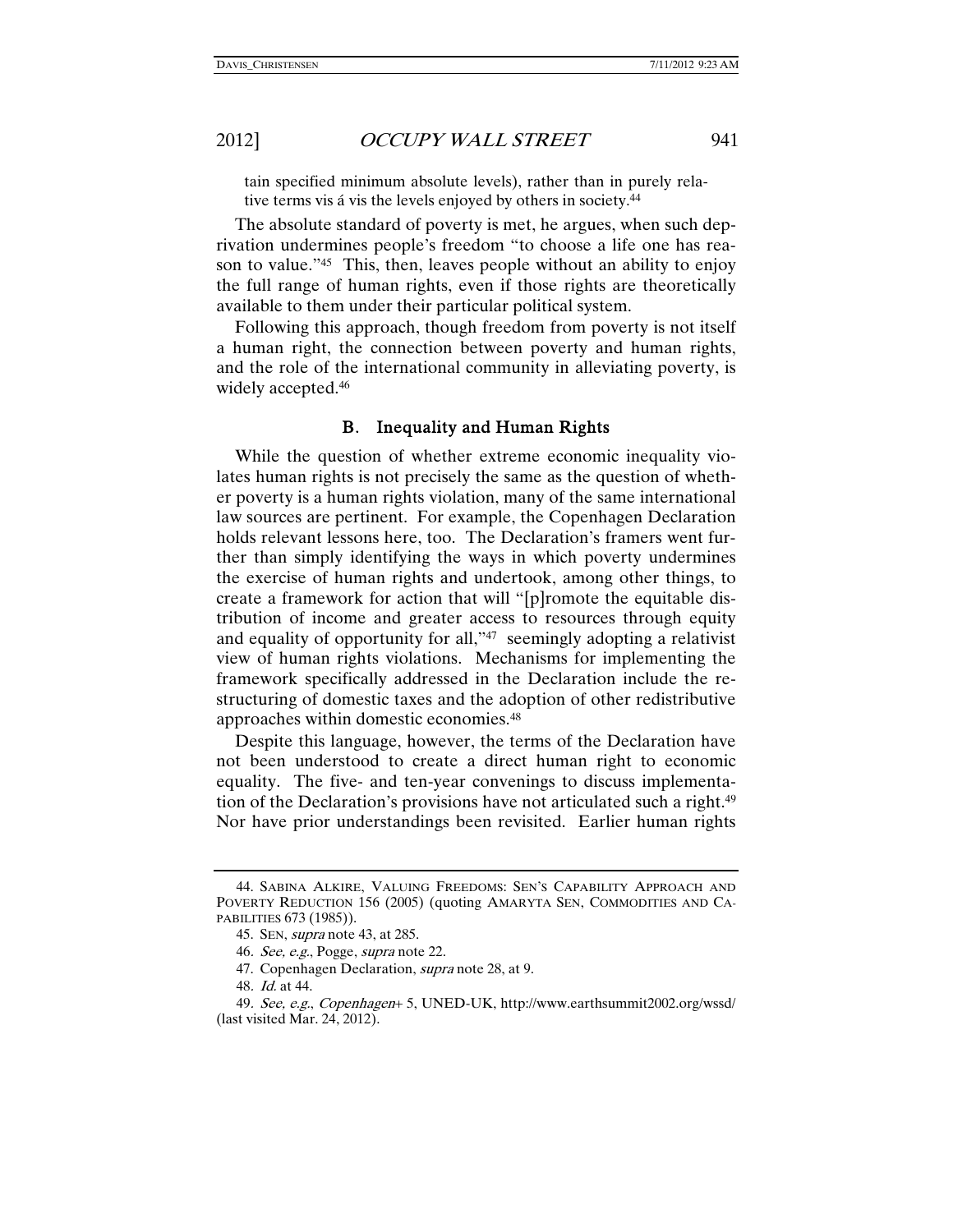treaties such as the International Covenant on Civil and Political Rights (ICCPR) speak to equality based on "race, colour, sex, language, religion, political or other opinion, national or social origin, property, birth or other status," but this status-based equality right does not seem to extend explicitly to economic equality.50 Similarly, the International Covenant on Economic, Social and Cultural Rights (ICESCR) provides for guarantees of access to economic and social rights, such as the right to decent work and the right to social insurance.51 But these guarantees reference minimum standards rather than setting levels of access calibrated by the relative wealth of others in society.52 As concluded by the UN-sponsored International Forum for Social Development, "[i]nequalities in income and in living conditions within and between countries are not defined as just or unjust in international texts or in national constitutions."53 The Copenhagen Declaration, without the force of a treaty and drafted in a context of concern about impacts of development in less wealthy nations, does not alter this underlying human rights regime. Notably, despite the Copenhagen Declaration's references to inequality, the issue was "scarcely mentioned five years later in the United Nations Millennium Declaration."54 Under international human rights law it appears that economic inequality is not a *per se* human rights violation. In fact, the issue has received much less scholarly attention than that directed to the question of absolute versus relative measures of poverty.

The origins of existing human rights standards offer clues as to why they do not address economic inequality generally, much less economic inequality within developed nations such as the United States. Throughout the drafting of foundational international human rights instruments, participating nations performed a delicate balancing act

<sup>50</sup>. See International Covenant on Civil and Political Rights, Dec. 16, 1966, 999 U.N.T.S. 171 [hereinafter ICCPR]; Universal Declaration of Human Rights, G.A. Res. 217A (III), U.N. Doc. A/810 (Dec. 12, 1948) [hereinafter UDHR or Universal Declaration]. As discussed further below, however, more analysis of this "other" category might yield a place for economic inequality as a suspect state of affairs.

 <sup>51.</sup> International Covenant on Economic, Social, and Cultural Rights, Dec. 16, 1966, 993 U.N.T.S. 3 [hereinafter ICESCR].

<sup>52.</sup> See, e.g., ICESCR, art. 11 (protecting "the right of everyone to an adequate standard of living for himself and his family, including adequate food, clothing and housing, and to the continuous improvement of living conditions."). "Adequate" is not measured according to the wealth of others but according to what is needed in order to live. Id.

 <sup>53.</sup> Social Justice in an Open World: The Role of the United Nations, INT'L FO-RUM FOR SOC. DEV. 2 (2006), http://www.un.org/esa/socdev/documents/ifsd/Social Justice.pdf [hereinafter Social Justice].

<sup>54</sup>. Id.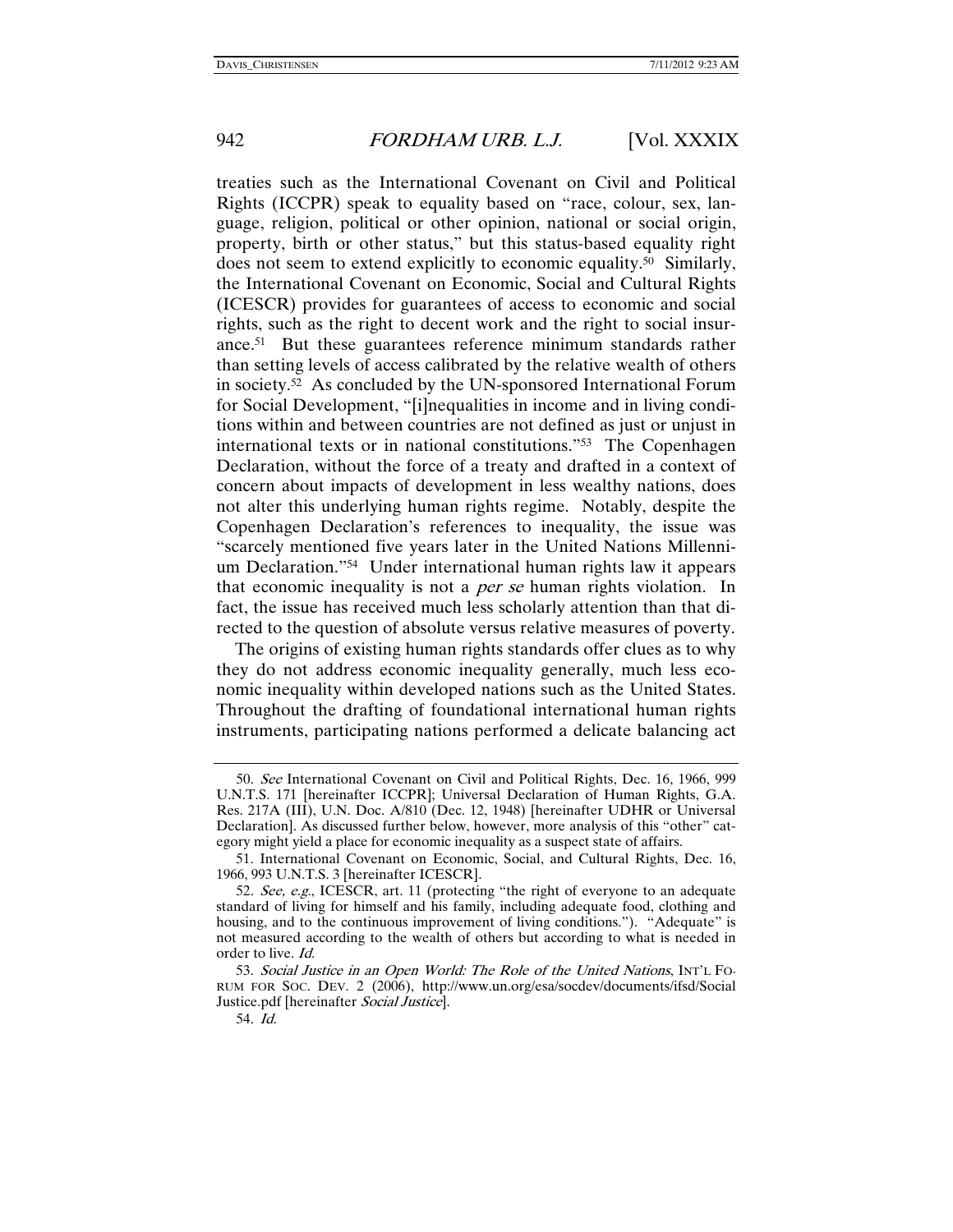between the interests of sovereignty with the need to ensure baseline human protections worldwide as a means to ward off a repeat of the scourge of World War II.<sup>55</sup> The United States played a prominent role in drafting not only the civil and political aspects of the international human rights regime, but also—particularly through the involvement of Eleanor Roosevelt in drafting the Universal Declaration of Human Rights—in articulating the economic, social and cultural rights addressed by human rights instruments.<sup>56</sup> It is inconceivable that the United States would have acceded to an approach that would jeopardize the ascendancy of a market-based economy, particularly at a time in the 1950s when Cold War politics pitted the U.S. approach directly against the centrally-controlled economies of the Soviet bloc.<sup>57</sup> No wonder, then, that income inequality within nations is nowhere directly addressed in those human rights instruments having the force of law and is only mentioned explicitly in documents that are primarily directed toward developing nations.<sup>58</sup>

### II. POOR PEOPLE'S MOVEMENTS AND INTERNATIONAL HUMAN **RIGHTS**

Despite the indirect way in which poverty enters international human rights analysis, domestic anti-poverty activists in recent years have been able to make ample use of human rights norms. In some ways, these activists can be seen as the precursors to OWS. A brief history of poor people's movements in the United States and their use of human rights norms and mechanisms is set out below.

#### A. The 1960s–70s and the Welfare Rights Movement

The utility that U.S. poor people's movements have found in pursuing issues of extreme poverty in international forums is a relatively recent phenomenon. By all accounts, the welfare rights movement of

<sup>55</sup>. See Hope Lewis, "New" Human Rights: U.S. Ambivalence Toward the International Economic and Social Rights Framework, in BRINGING HUMAN RIGHTS HOME: A HISTORY OF HUMAN RIGHTS IN THE UNITED STATES 103 (Catherine Albisa et al. eds., 2009).

<sup>56</sup>. Id.; see also MARY ANN GLENDON, A WORLD MADE NEW: ELEANOR ROOSEVELT AND UNIVERSAL DECLARATION OF HUMAN RIGHTS (2001).

<sup>57.</sup> See generally CAROL ANDERSON, EYES OFF THE PRIZE: THE UNITED NA-TIONS AND THE AFRICAN AMERICAN STRUGGLE FOR HUMAN RIGHTS, 1944–1955 (2003); MARY DUDZIAK, COLD WAR CIVIL RIGHTS: RACE AND THE IMAGE OF AMERICAN DEMOCRACY (2d ed. 2011).

 <sup>58.</sup> Social Justice, supra note 53.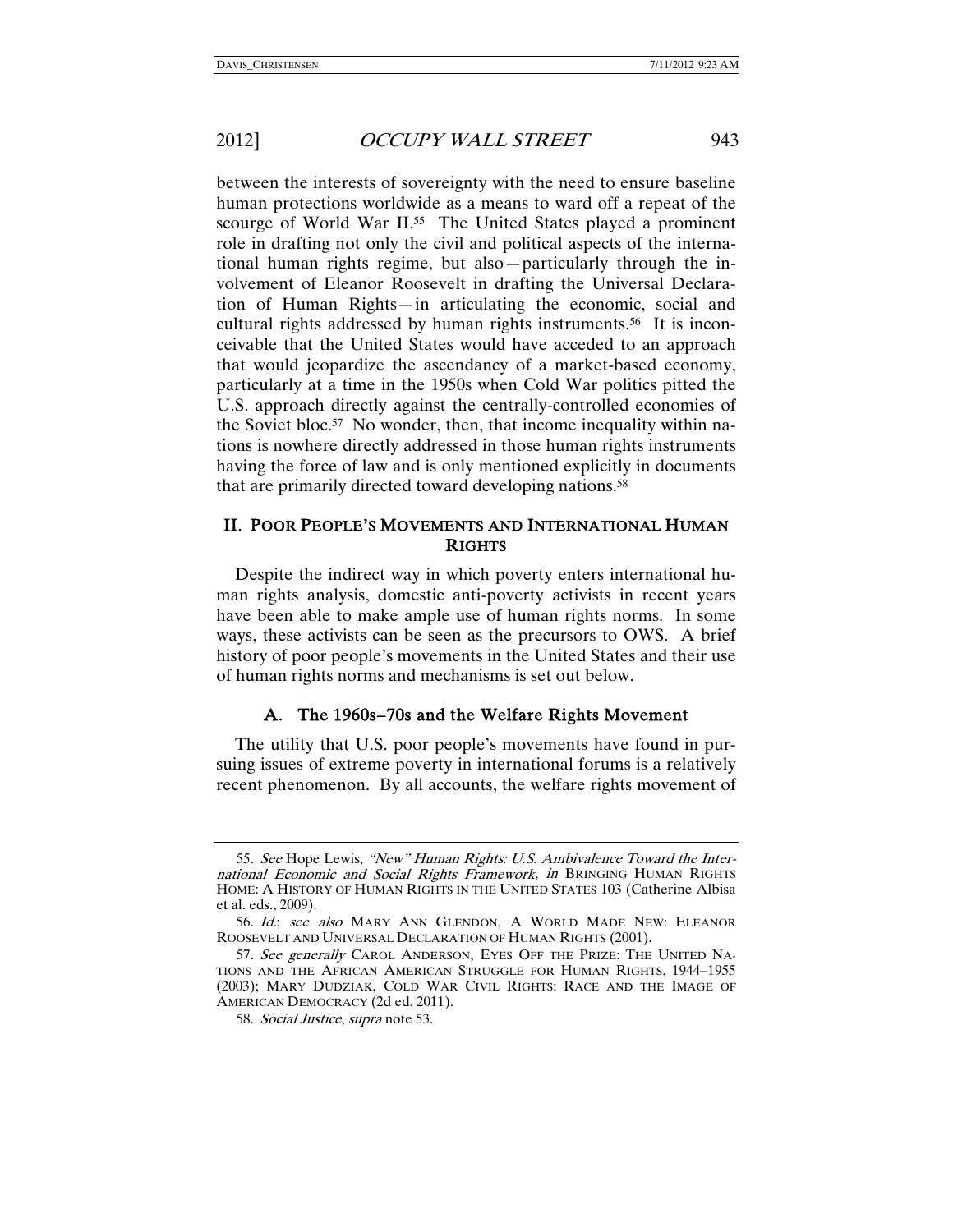the 1960s and early 1970s was a purely domestic movement.59 Though activists filed lawsuits and pursued them as far as the U.S. Supreme Court in many instances, they did not take the additional step of appealing to U.N. mechanisms for assistance in enforcing human rights norms against extreme poverty. Even within their domestic advocacy, welfare rights advocates did not raise human rights or international frameworks as part of their persuasive efforts.60 Lawyers for the movement worked to develop a theory of a "right to life" that shared many elements of human rights norms, but they grounded their legal theories squarely in the text of the U.S. Constitution rather than in international human rights law.61

This domestically-focused approach was not for lack of relevant models or a lack of awareness of international possibilities. In the 1950s, the U.S. government famously raised the international context of America's racial apartheid system in its amicus brief to the U.S. Supreme Court supporting school integration in *Brown v. Board of* Education, pointing out that the continuation of Jim Crow had an impact on the nation's international standing.62 Likewise, the NAACP, after which the poor people's legal campaign was explicitly modeled, had a history of appeals to international forums, including several petitions to the United Nations.63 Women's rights advocates of an earlier era had also been active in using international norms to move forward on a domestic civil rights agenda, particularly in the area of women's full citizenship rights.<sup>64</sup> There was, however, no similar appeal to international contexts or international norms in the many welfare cases that reached the Supreme Court in the 1960s and 1970s, nor did welfare rights advocates apparently raise international human rights issues in their public education campaigns and legislative work in any serious way, despite a rich trove of international work on which to draw.<sup>65</sup> The rhetoric of human rights, including references to "human dignity," was sometimes present, but the historic record

<sup>59.</sup> See, e.g., FELICIA KORNBLUH, THE BATTLE FOR WELFARE RIGHTS (2007); PREMILLA NADASEN, RETHINKING THE WELFARE RIGHTS MOVEMENT (2012); PREMILLA NADASEN, WELFARE WARRIORS: THE WELFARE RIGHTS MOVEMENT IN THE UNITED STATES (2005).

 <sup>60.</sup> DAVIS, supra note 13.

 <sup>61.</sup> A. DELAFIELD SMITH, THE RIGHT TO LIFE (1955).

 <sup>62.</sup> DUDZIAK, supra note 57.

 <sup>63.</sup> ANDERSON, supra note 57.

<sup>64</sup>. See generally Martha F. Davis, Not So Foreign After All: Alice Paul and International Women's Rights, 16 NEW ENG. J. INT'L & COMP. L. 1 (2010).

<sup>65</sup>. See generally DAVIS, supra note 13.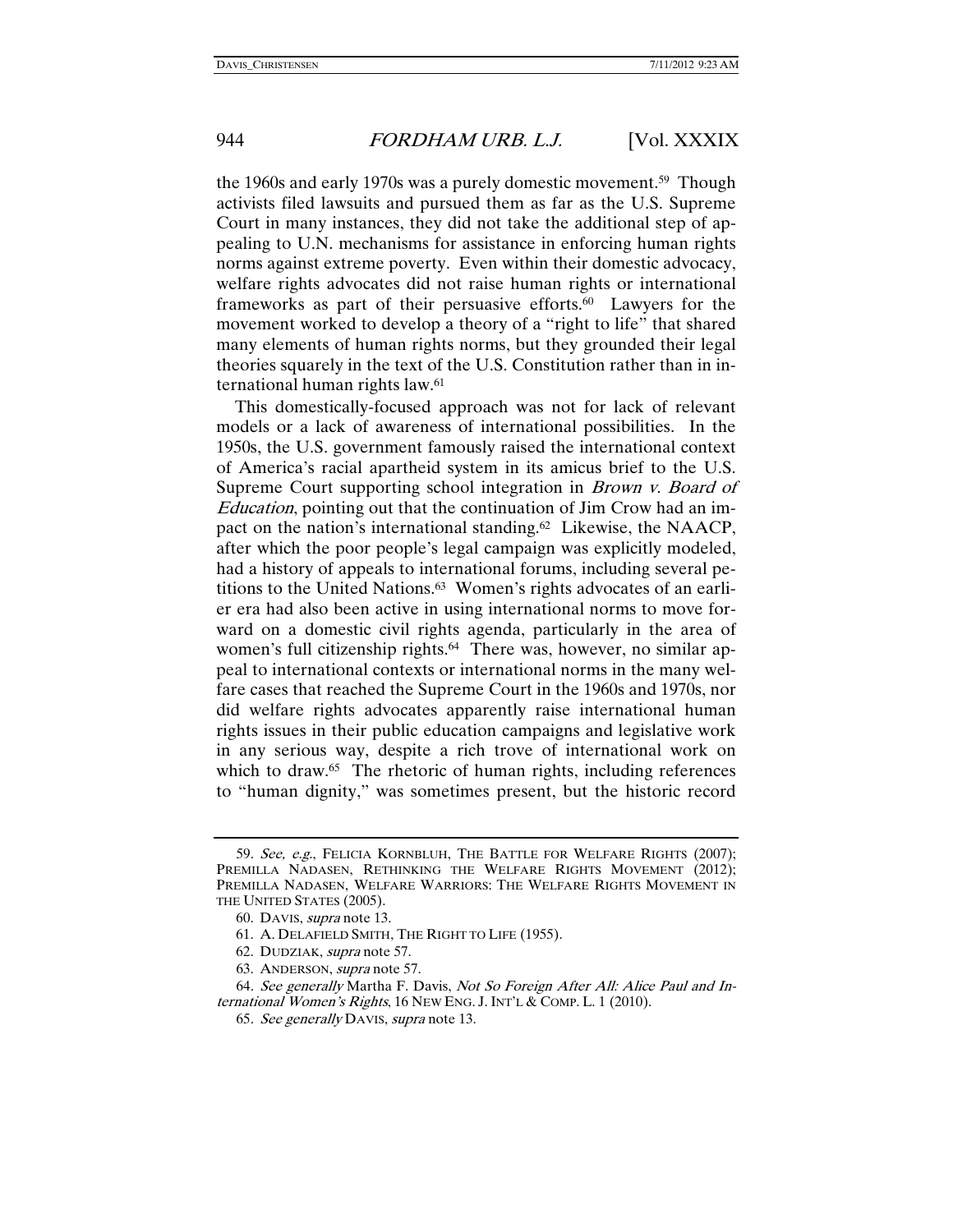reflects little analysis or effort to use human rights mechanisms to further their work.<sup>66</sup>

For example, in 1966, the members of the National Welfare Rights Organization (NWRO), the largest and most cohesive of the welfare rights groups active at the time, came together to set out a "bill of rights" for their movement. The four prongs were:

(1) Adequate income: A system which guarantees enough money for all Americans to live dignified lives.

(2) Dignity: A system which guarantees welfare recipients the same full freedoms, rights and respect as all American citizens.

(3) Justice: A fair and open system which guarantees recipients the full protection of the Constitution.

(4) Democracy: A system which guarantees recipients direct participation in the decisions under which they must live.<sup>67</sup>

The use of the term "dignity" invokes human rights norms, as dignity is a key concept in the Universal Declaration of Human Rights, but any reference to human rights in the NWRO document is sufficiently subtle to be lost on most readers.68 Instead, the NWRO's Bill of Rights seems to appeal most directly to broader concepts of fairness and rights defined in the U.S. Constitution, which is specifically referenced by the document and by the "Bill of Rights" designation itself.

To the extent that they adopted larger frames for their welfare rights advocacy, the NWRO situated their work in terms of the ongoing and vibrant women's rights or civil rights movements rather than human rights efforts. As NWRO leader Johnnie Tillmon wrote in a remarkable first-person essay in the inaugural issue of Ms. Magazine in 1972, "Welfare is a women's issue," and "the ladies of N.W.R.O. are the front-line troops of women's freedom."69 Similarly, NWRO founder George Wiley—a former leader of the Congress of Racial Equality—had strong ties to the civil rights movement that influenced

 <sup>66.</sup> WEST, supra note 12.

 <sup>67.</sup> NICK KOTZ & MARY LYNN KOTZ, A PASSION FOR EQUALITY: GEORGE WILEY AND THE MOVEMENT 200 (1977).

 <sup>68.</sup> In its Preamble, the UDHR explicitly reaffirms "the dignity and worth of the human person." UDHR, supra note 50.

 <sup>69.</sup> Johnnie Tillmon, Welfare Is a Women's Issue, 1 MS. MAG. 1 (1972), reprinted in MAJOR PROBLEMS IN AMERICAN URBAN HISTORY 426 (Howard P. Chudacoff ed., 1994).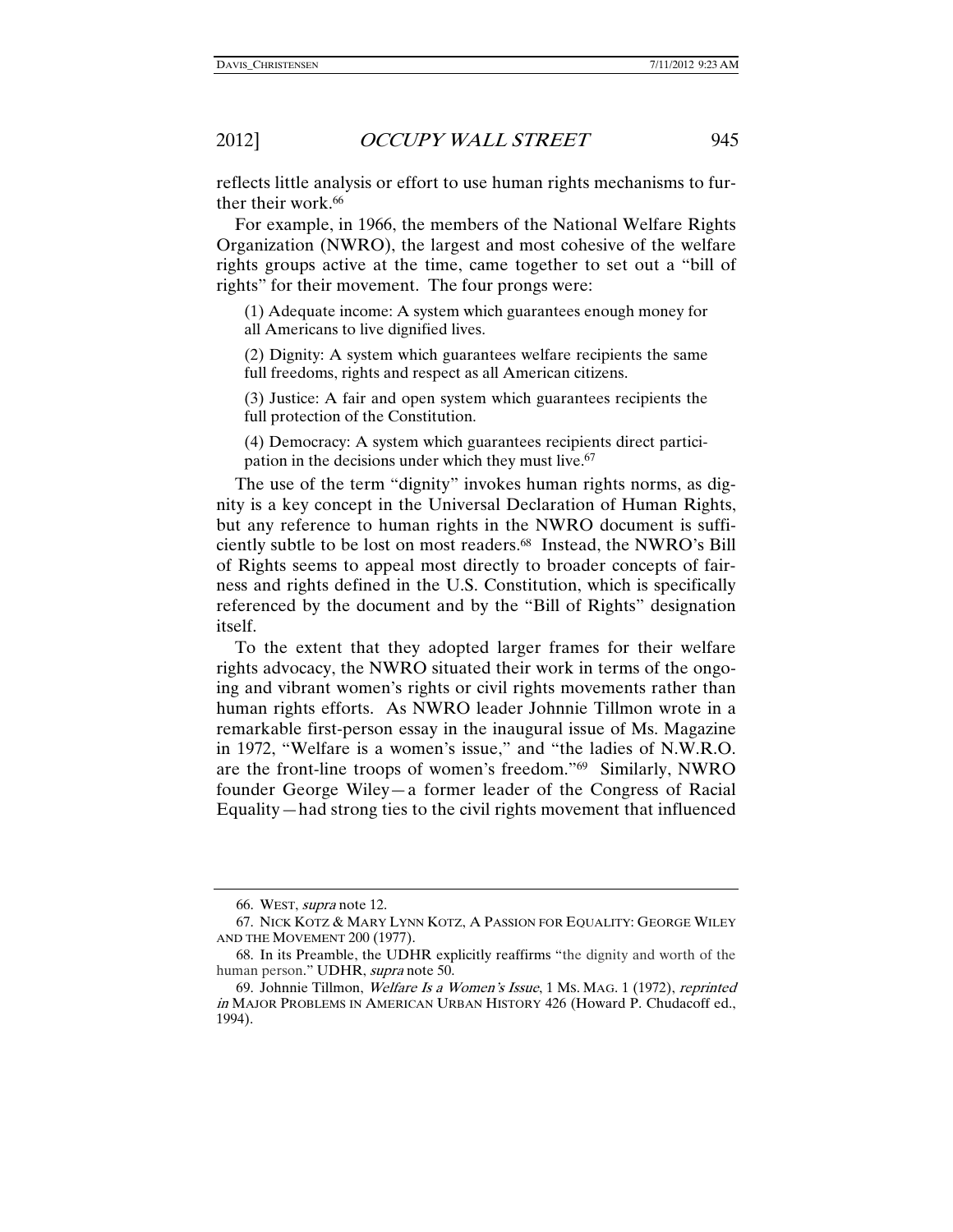his approach to organizing and activism concerning social and economic rights.70

 At the time that the NWRO and its sister organizations were active in the late 1960s and early 1970s, few domestic organizations were prepared to withstand the political backlash and diversion that might be triggered by an appeal to international standards. Accusations of Communism and practices of red-baiting were routinely used by opponents of welfare rights in an effort to marginalize activists' efforts.<sup>71</sup> An internationalist strategy to secure welfare rights in the United States was strategically questionable, and would simply have compounded the political problems that the movement faced at home.<sup>72</sup> The accusations of Communism leveled at Martin Luther King, Jr., particularly when he turned his attention more directly to social and economic rights through the Poor People's Campaign, were a stark reminder of the minimal purchase that such human rights norms had in the American context.<sup>73</sup> The 1960s welfare rights movement was a product of its time in regard to its focus on purely domestic mechanisms for economic reform.

#### B. The 1990s to Today

By the 1990s, however, domestic activists were prepared to move, cautiously at first, toward using human rights frameworks and international forums to pursue domestic issues, including issues relating to poverty. The Cold War was long over, dialing back any external pressures that might have deterred activists from moving in this direction.74 A pioneer in envisioning directions for this effort was Dorothy Thomas, founding director of the Women's Rights Project of Human Rights Watch.75 Thomas's writings and personal advocacy for an expansion of human rights approaches within the U.S. civil rights com-

 <sup>70.</sup> KOTZ & KOTZ, supra note 67, at 181–93.

<sup>71</sup>. See, e.g., ELLEN REESE, BACKLASH AGAINST WELFARE MOTHERS: PAST AND PRESENT 90 (2005).

 <sup>72.</sup> On the problems that the Civil Rights movement faced when it attempted to pursue an international strategy, see generally ANDERSON, supra note 57.

<sup>73</sup>. See TAYLOR BRANCH, PARTING THE WATERS: MARTIN LUTHER KING AND THE CIVIL RIGHTS MOVEMENT, 1954-1963 (1988); KOTZ & KOTZ, supra note 67, at 253 (expressing civil rights leaders' concern at being accused of Communism).

<sup>74.</sup> Scott Cummings, The Internationalization of Public Interest Law, 57 DUKE L.J. 891, 900–02, 906 (2008).

 <sup>75.</sup> Kristin Choo, A Nation Apart; Making Sure Women Don't Get Left Behind on Namibia's March to Freedom, CHI. TRIB. (Nov. 1, 1998), http://articles.chicagotri bune.com/1998-11-01/features/9811010331\_1\_namibia-human-rights-watchindependence (profiling Dorothy Thomas).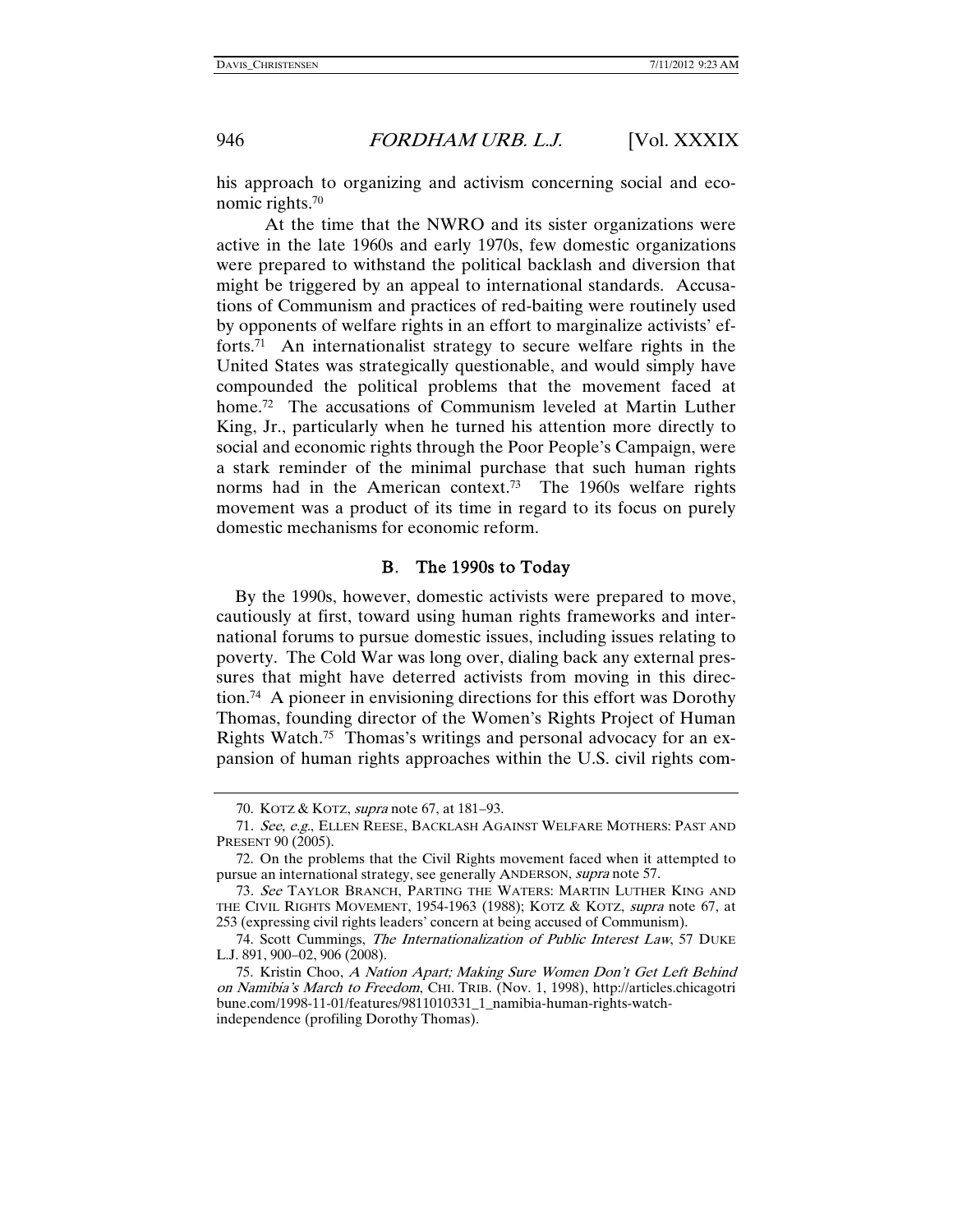munity gradually won allies and supporters among other progressive thought leaders, among leading civil rights organizations such as the Leadership Conference on Civil Rights, the American Civil Liberties Union (ACLU) and the NOW Legal Defense and Education Fund, and among key funders such as the Ford Foundation.76 In 2004, the ACLU established a new and unprecedented human rights program in its national office, specifically "dedicated to holding the U.S. government accountable to universal human rights principles in addition to rights guaranteed by the U.S. Constitution."77 The ACLU's program self-identifies as "part of a reemerging movement of U.S. based organizations that uses the international human rights framework in domestic rights advocacy."78 In 2009, the Leadership Conference on Civil Rights, founded in 1950, changed its name to the Leadership Conference on Civil Rights and Human Rights, in acknowledgment of the growing relevance of human rights frameworks to the work of its constituent organizations.79 The Ford Foundation also expanded its work on human rights in the United States, providing support for several gatherings critical to the emergence of this work.<sup>80</sup>

This avenue for advocacy was not limited to traditional civil rights groups. In fact, groups focused on poverty, and led by poor people, were early leaders in the re-emergence of domestic appeals to human rights. The reason for this leadership has been well-articulated by Steve Hitov, General Counsel to the Coalition of Imokalee Workers, a group of migrant farmworkers that has successfully used international human rights norms in its advocacy efforts.81 According to

 <sup>76.</sup> Dorothy Q. Thomas, Advancing Rights Protection in the United States: An Internationalized Advocacy Strategy, 9 HARV. HUM. RTS. J. 15, 18 (1996).

<sup>77.</sup> See About the ACLU's Human Rights Program, AM. C.L. UNION (Jul. 18, 2007), http://www.aclu.org/human-rights/about-aclus-human-rights-program. 78. Id.

<sup>79</sup>. See LEADERSHIP CONFERENCE ON CIV. AND HUM. RTS., http://www.civilrights.org (last visited March 15, 2012). The Leadership Conference is also leading an advocacy effort to change the name of the U.S. Civil Rights Commission to the U.S. Commission on Civil and Human Rights, in order to more fully reflect the scope of the Commission's work. See, e.g., Restoring the Conscience of a Nation: A Report on the U.S. Commission on Civil Rights, LEADERSHIP CONFER-ENCE ON CIV. RTS. EDUC. FUND (Mar. 2009), http://www.protectcivilrights.org/pdf/re ports/commission/lccref\_commission\_report\_march2009.pdf.

 <sup>80.</sup> CLOSE TO HOME: CASE STUDIES OF HUMAN RIGHTS WORK IN THE U.S. (Larry Cox & Dorothy Q. Thomas eds., 2004) [hereinafter CLOSE TO HOME]; Cynthia Soohoo et al., *Interview with Larry Cox, in* 2 BRINGING HUMAN RIGHTS HOME: POR-TRAITS OF A MOVEMENT (2008).

<sup>81</sup>. See generally About CIW, COALITION IMMOKALEE WORKERS, http://www.ciw -online.org/about.html (last visited Mar. 15, 2012).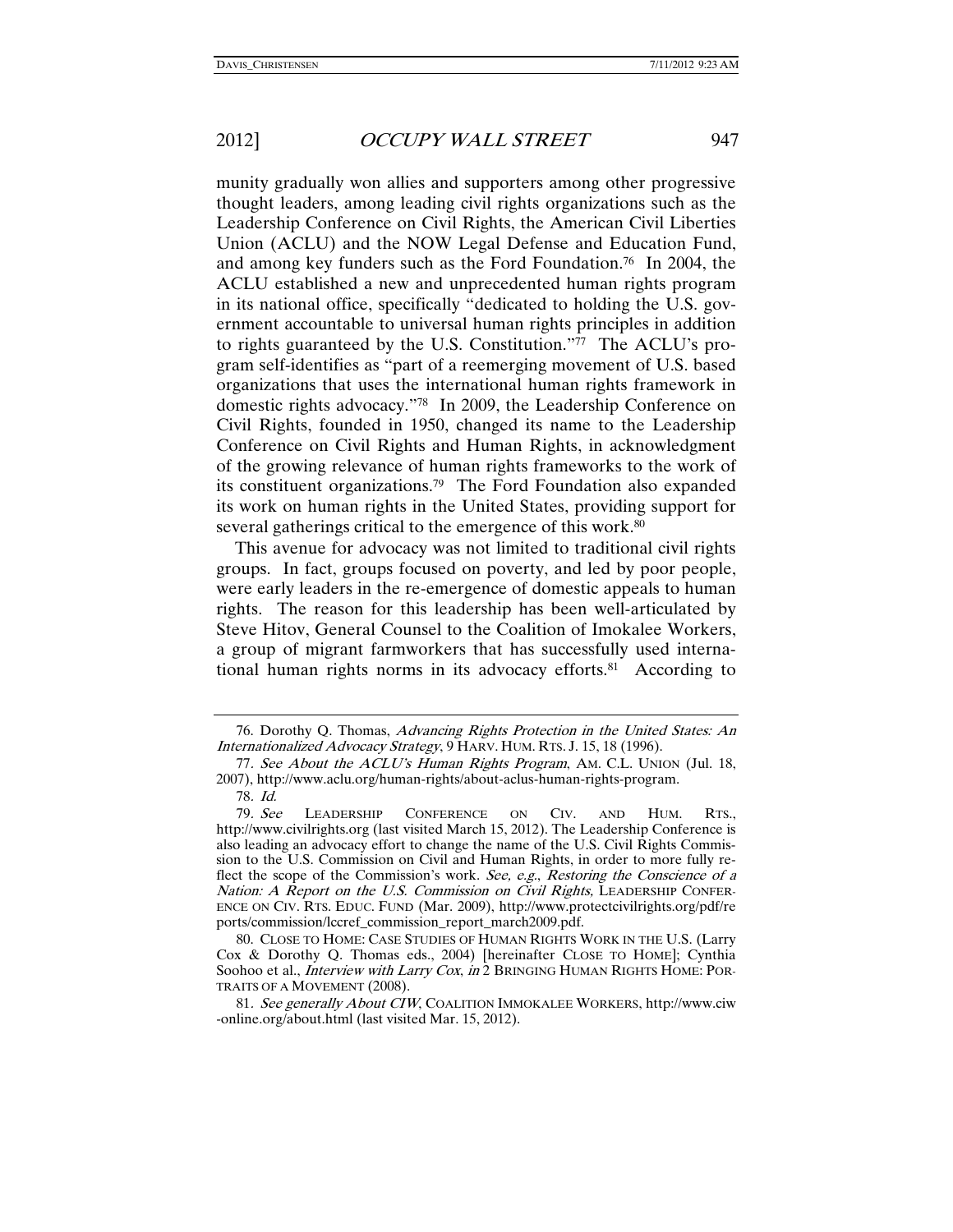Hitov, "civil rights are for those who have rights, while human rights are for those who are so marginalized that they have no rights."82 Welfare recipients and the extreme poor—including low wage workers such as migrant tomato pickers—are just such a group, and in many ways, their appeals to international human rights norms led the way for other domestic advocates.

One of the most active groups in this arena has been the Philadelphia-based Kensington Welfare Rights Union (KWRU), named for the neighborhood in Philadelphia where the group was founded.<sup>83</sup> KWRU members have consistently used human rights norms in their advocacy, going well beyond simple human rights rhetoric. Working with the New York-based National Economic and Social Rights Initiative (NESRI) and others, the Kensington group led the Poor People's Economic Human Rights Campaign in filing a complaint with the InterAmerican Commission on Human Rights challenging the 1996 welfare reform law that purported to strip welfare of its status as an entitlement.84 They mounted a series of Poor People's Marches to the United Nations to decry the U.S.'s failure to address the nation's most extreme poverty.85 They worked with members of the Pennsylvania state legislature to commission regional hearings and a statefunded study of Pennsylvania's compliance, or lack thereof, with human rights norms.86 According to one commentator, "Kensington is the American organization that has been most successful in linking the activism of the civil rights movement to the legal human rights framework."87

But the KWRU is not alone among poor people's organizations in using human rights as a potent organizing tool. For example, Survivors, Inc., a low income women's group in Massachusetts, has actively sought human rights approaches to its work.<sup>88</sup> The group is currently spearheading an effort to establish Boston as a "human rights city," a

 <sup>82.</sup> Steve Hitov, Panel Presentation at Northeastern University School of Law (Nov. 3, 2012) (on file with author).

 <sup>83.</sup> CLOSE TO HOME, supra note 80, at 50 (describing origins of the KWRU).

 <sup>84.</sup> Peter Weiss, International Human Rights Comes of Age: United States Held to Account in IACHR, 7 NO. 2 HUM. RTS. BRIEF 3 (2000), available at http://www.wcl .american.edu/hrbrief/07/2economic.cfm.

 <sup>85.</sup> CLOSE TO HOME, supra note 80, at 55.

<sup>86</sup>. Id. at 54–55.

<sup>87.</sup> Ron Feemster, Economic Rights Are Human Rights, NHI: SHELTERFORCE ONLINE (May/June 2004), http://www.nhi.org/online/issues/135/organize.html (quoting Roger Normand, Executive Director, Center for Economic and Social Rights).

<sup>88</sup>. See generally SURVIVORS INC., http://survivorsinc.org/ (last visited Mar. 15, 2012).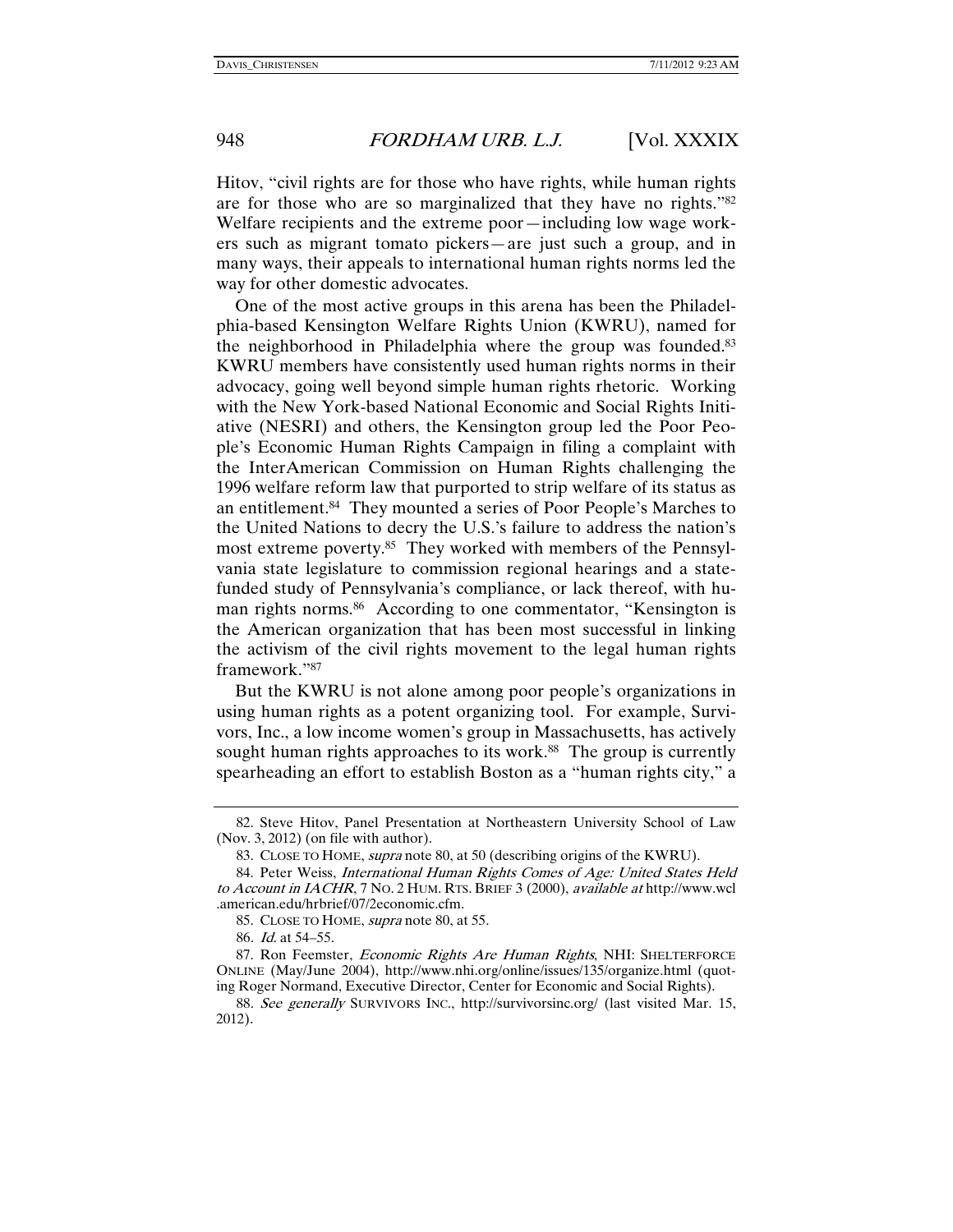campaign that they see as directly related to their historic efforts to implement domestically the social and economic rights provisions of the Universal Declaration of Human Rights.89

As the number of domestic advocacy organizations using human rights frameworks to address poverty expands, they become too numerous to catalog in any detail here. Additional examples include the United Workers organization in Baltimore, a union of low wage workers using human rights frameworks to campaign for living wages;90 the Maryland Legal Aid Bureau, framing its legal representation and anti-poverty advocacy through a human rights-based mission;<sup>91</sup> the Coalition of Immokalee Workers, the migrant worker-led organization fighting for humane working conditions and wages for tomato pickers in Florida;<sup>92</sup> and the Vermont Workers Center, a leader in the successful effort to adopt universal health care in Vermont on human rights grounds.<sup>93</sup>

In addition to these efforts of poor people's organizations to use human rights in their individual organizing work, many of these organizations also bridge historic divides by engaging in collective advocacy on human rights issues, working alongside civil rights groups, women's rights groups, and other longstanding advocacy leaders. For example, most organizations employing human rights frameworks in their domestic advocacy are members of the U.S. Human Rights Network (USHRN), a national network of U.S.-based human rights organizations, many of which are focused primarily or exclusively on addressing poverty and expanding the recognition of economic and social rights in the United States.<sup>94</sup> Lawyers using human rights frames on their clients' behalf may also be members of the Bringing

<sup>89.</sup> See Dottie Stevens, Human Rights Cities in Boston?, 23 SURVIVAL NEWS 10 (2010–2011), available at http://survivorsinc.org/SurvivalNews-v23n1.pdf.

<sup>90</sup>. See Human Rights, UNITED WORKERS, http://unitedworkers.org/humanrights/ (last visited Mar. 15, 2012).

<sup>91.</sup> See, e.g., J. Peter Sabonis, Using a Human Rights Framework at the Maryland Legal Aid Bureau, 44 CLEARINGHOUSE REV. 450, 450 (2011).

<sup>92.</sup> See About CIW, supra note 81.

<sup>93</sup>. See, e.g., Mariah McGill, Everybody in, Nobody out: Vermont's New Plan for Universal Health Care, 45 CLEARINGHOUSE REV. 216, 216 (2011).

<sup>94</sup>. See U.S. HUM. RTS. NETWORK, http://www.ushrnetwork.org/ (last visited Mar. 16, 2012). The Network has a Member Caucus on Economic, Social and Cultural Rights. See Member Caucuses, U.S. HUMAN RIGHTS NETWORK, http://www.ushrnet work.org/content/campaignsection/member-caucuses (last visited Mar. 16, 2012).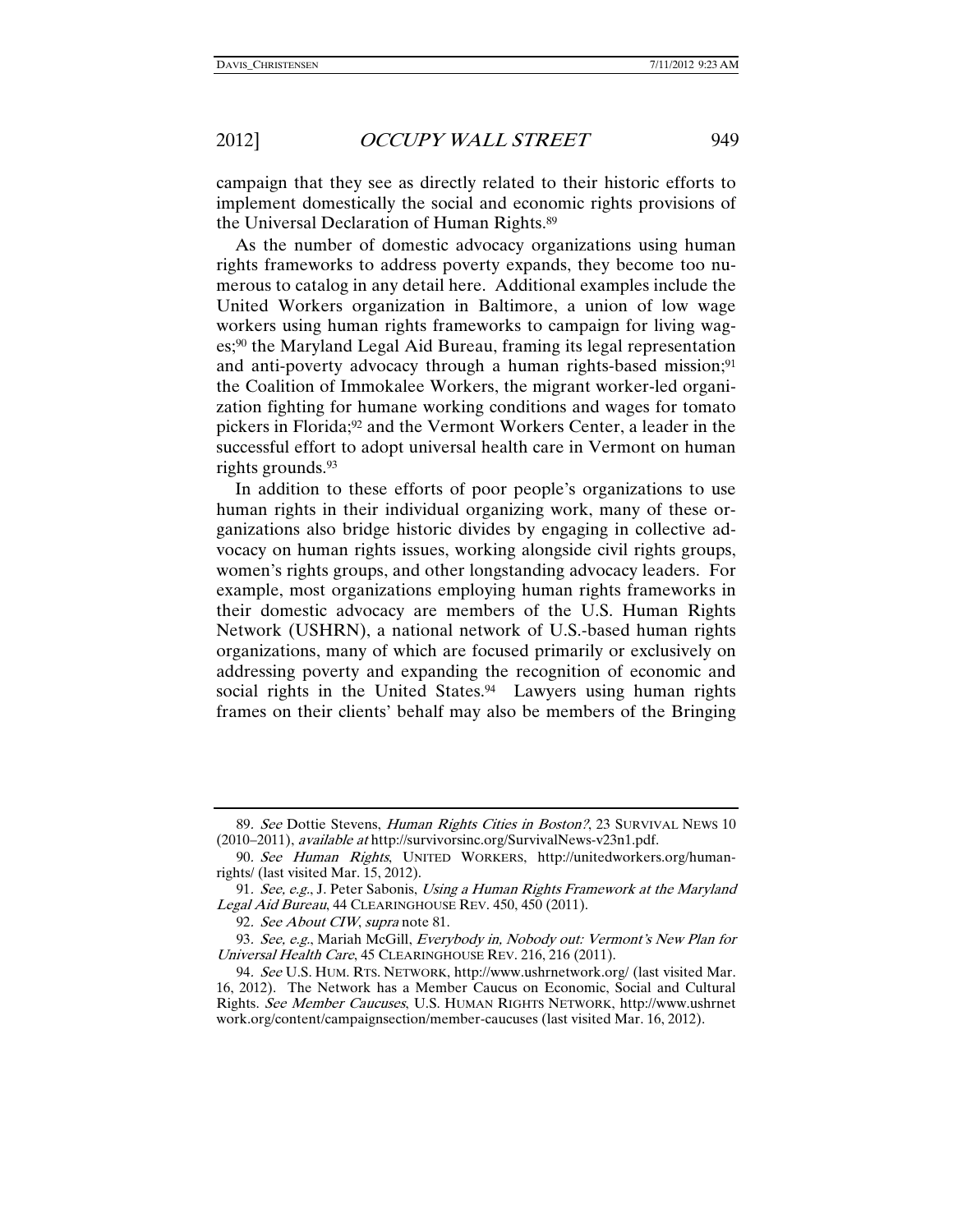Human Rights Home lawyers network, a national forum for information-sharing on this approach.95

Beyond merely networking and sharing information, some of these groups' work has involved targeted advocacy on poverty issues. For instance, coordinated through the USHRN, a number of the groups listed above came together in 2005 to assist with an official visit to the United States of the U.N. Independent Expert on Human Rights and Extreme Poverty.96 During the visit, the U.N. representative held meetings with "people living in poverty, civil society organizations working with and for people living in poverty, and government representatives in New York City; Immokalee, Florida; New Orleans and Baton Rouge, Louisiana; Jackson and the Delta region, in Mississippi; Appalachia, in Kentucky, and Washington, D.C."97 The Expert's final report underscored the magnitude of the extreme poverty facing many in the U.S., a situation that is often masked by the many more visible examples of prosperity.98 Indeed, the Independent Expert began his report by noting the high levels of inequality in the U.S., observing that "[t]he case of the United States is particularly interesting as it presented an apparent paradox: as the wealthiest country on earth, with a US\$ 12 trillion economy, the United States also has one of the highest incidences of poverty among the rich industrialized nations."99 Domestic advocacy organizations have taken steps to publicize these observations as well as to demand concrete policy responses at the local and national levels.100 Similar organizing has also taken place around official visits of other Rapporteurs, such as the U.N.

<sup>95</sup>. See Bringing Human Rights Home Lawyers' Network, COLUM. L. SCH., http:// www.law.columbia.edu/center\_program/human\_rights/HRinUS/BHRH\_Law\_Net (last visited Mar. 16, 2012).

 <sup>96.</sup> At the time of the visit, the Special Rapporteur on Extreme Poverty and Human Rights was denominated an Independent Expert. See supra note 27 and accompanying text.

 <sup>97.</sup> Independent Expert on the Question of Human Rights and Extreme Poverty, supra note 25, at 2.

<sup>98</sup>. Id. at 4.

<sup>99</sup>. Id.

 <sup>100.</sup> For example, the Independent Expert's Report was posted on a widely circulated on-line journal: Arjun Sengupta, Extreme Poverty and Human Rights-A Mission Report on the United States, SSRN (Jan. 6, 2007), http://ssrn.com/abstract= 961230. It was also cited by Civil Society organizations in their submissions as part of the U.S. Universal Periodic Review in 2010. See, e.g., Universal Periodic Review Joint Reports, United States of America, Submitted from Civil Society, April 9, 2010, to the Human Rights Council of the United Nations, at 266, (Aug. 2010) [hereinafter UPR Shadow Report], http://www.law.columbia.edu/ipimages/Human\_Rights\_Ins titute/USHRN%20Human%20Rights%20Report.pdf .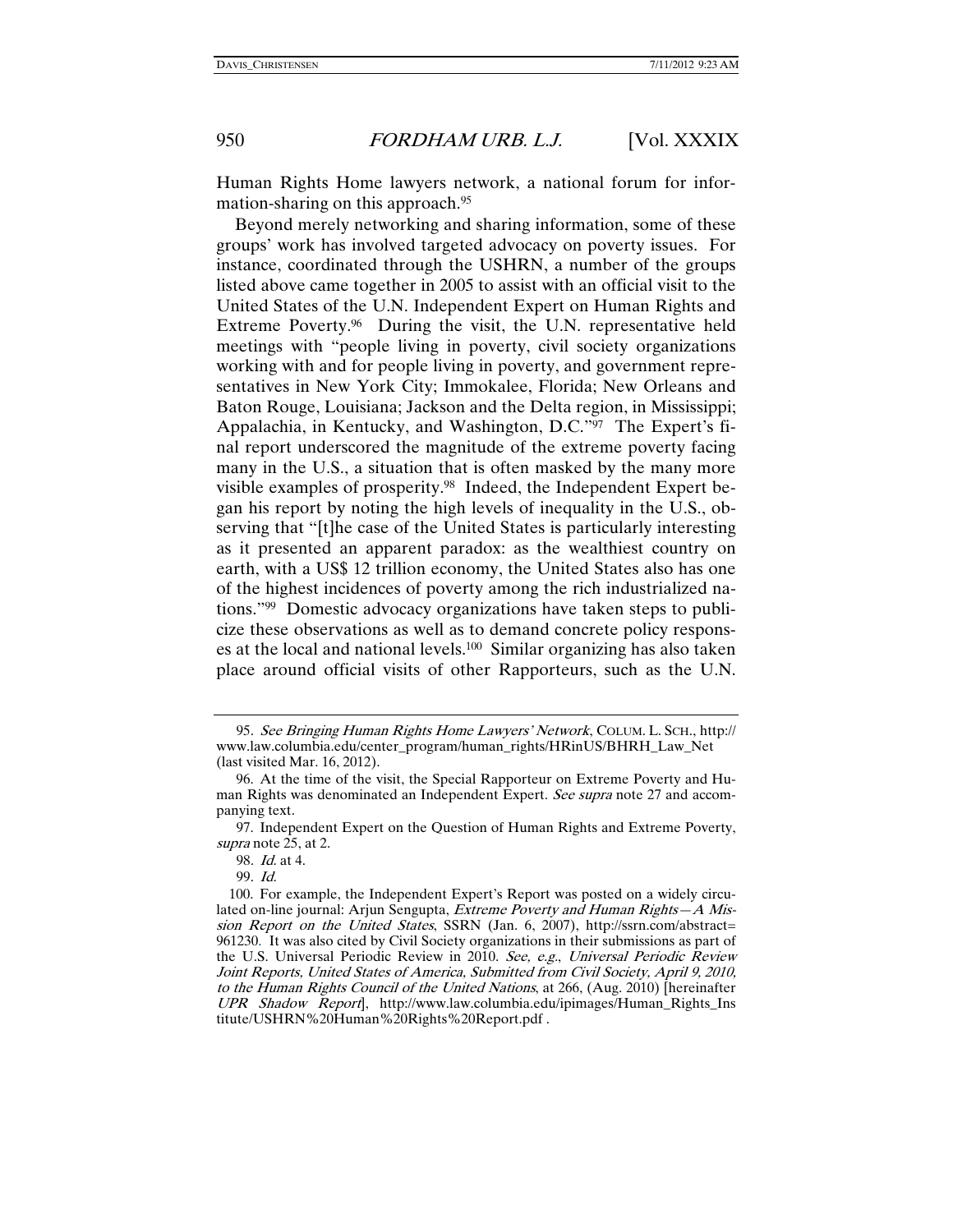Special Rapporteur on the Right to Adequate Housing, who visited the U.S. in 2009, and the U.N. Special Rapporteur on the Right to Water and Sanitation, who reported on the United States in 2010.101

Likewise, a large network of U.S.-focused organizations have participated in preparing human rights "shadow reports" critiquing the United States government's reports to United Nations monitoring bodies such as the Committee on the Elimination of Racial Discrimination (CERD), the Human Rights Committee that monitors country compliance with the International Covenant on Civil and Political Rights (ICCPR), and the Human Rights Council that conducts Universal Periodic Reviews of all UN-member nations.102 The topics covered by these critiques are wide-ranging. For example, the shadow submission to the Human Rights Council in 2010 included sections on homelessness and food insecurity as well as a discussion of the macroeconomic structures contributing to poverty in the United States.<sup>103</sup> In sum, collectively as well as individually, the members of this network have found that international human rights mechanisms offer opportunities to engage the U.S. government on the international stage on issues of great concern to domestic advocates particularly issues relating to poverty.104

#### III. THE IMPACTS OF ECONOMIC INEQUALITY ON HUMAN RIGHTS VALUES

While, like poverty, economic inequality cannot be said to be a human rights violation per se, the ways in which advocates have successfully linked poverty and human rights to make progress on both issues suggests the possibility of a similar approach for the OWS movement. At least two approaches to the international human rights regime are available to OWS activists who want to put extreme economic inequality on the international human rights agenda.

103. UPR Shadow Report, supra note 100.

<sup>101.</sup> See, e.g., Gillian MacNaughton, Human Rights Frameworks, Strategies and Tools for the Poverty Lawyer's Toolbox, 44 CLEARINGHOUSE REV. 437, 441–42 (2011) (describing advocacy around the visit of the U.S. Special Rapporteur on Housing); Cynthia Hubert, U.N. Investigator Urges Sacramento to Provide Water, Sanitation for the Homeless, SACRAMENTO BEE, Feb. 4, 2012, at A1, available at http:// www.sacbee.com/2012/02/04/4238427/un-investigator-urges-sacramento.html.

<sup>102</sup>. See, e.g., Eric Tars, Who Knows What Lurks in the Hearts of Human Rights Violators? The Shadow (Reporter) Knows—Human Rights Shadow Reporting: A Strategic Tool for Domestic Justice, 42 CLEARINGHOUSE REV. 475 (2009).

<sup>104</sup>. See, e.g., DANIEL CHONG, FREEDOM FROM POVERTY: NGOS AND HUMAN RIGHTS PRAXIS 78 (2010) (describing changing advocacy approaches to economic and social rights).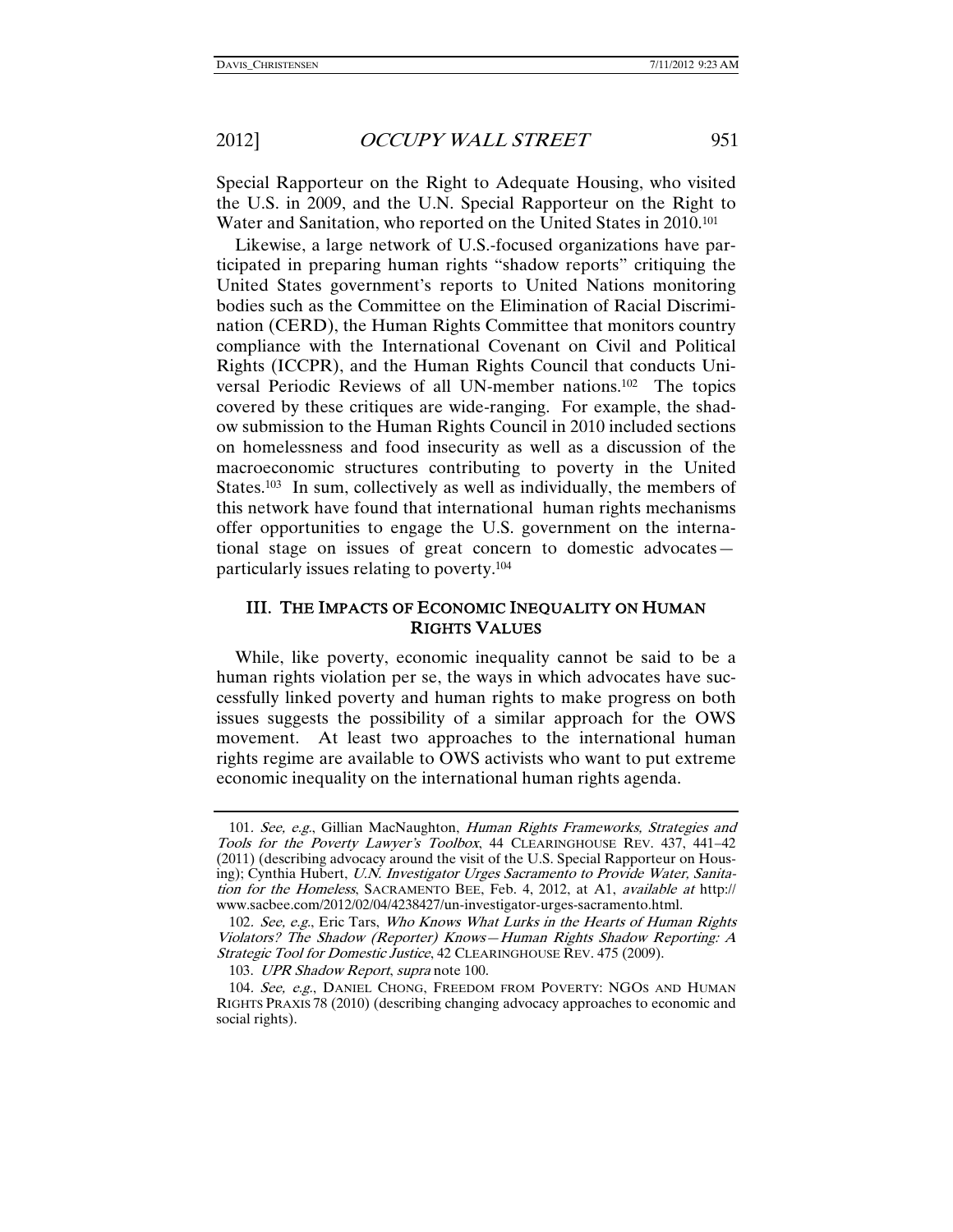#### A. Impacts on Public Goods and Values of Democracy

First, like poverty, extreme economic inequality has been widely recognized as problematic for all rights-bearers within a community. For example, according to the recent report of the National Equality Panel of the United Kingdom. "Wide inequalities erode the bonds of common citizenship and recognition of human dignity across economic divides."105

As a practical matter, extreme economic inequality affects the ability to exercise a range of substantive and procedural human rights. As the Social Forum noted, "[w]hen income and income-related inequalities reach a certain level, those at the bottom of the socioeconomic ladder are no longer in a position to enjoy many of their basic rights. Inequalities tend to intensify and accumulate."106 Considerable empirical evidence supports this phenomenon.<sup>107</sup> Economic inequality may be destabilizing for society at large, with unanticipated impacts on the availability of shared resources and public goods such as public schools, public parks, public libraries, recreation facilities, public safety initiatives and other traditionally collective, communitybased activities.108 Further, inequality has a corrosive effect on human relations that leads to spikes in social stress, violence and even health effects such as mortality rates.<sup>109</sup> As stress builds, people withdraw from the public sphere, and as public institutions are degraded, even more people consider withdrawing their participation, creating a downward spiral that is hard to reverse.

There are many examples of such phenomenon in the United States today. At the same time that the nation registers record levels of income inequality, library cutbacks are rampant and public schools

 <sup>105.</sup> United Kingdom Government Equalities Office, An Anatomy of Equality: Report of the National Equalities Panel, U.K. GOV'T EQUALS. OFFICE 2 (Jan. 2010), http://eprints.lse.ac.uk/28344/1/CASEreport60.pdf.

<sup>106.</sup> Social Justice, supra note 53, at 8.

<sup>107</sup>. See Jim Manzi, Keeping America's Edge, 2 NAT'L AFF. 3 (2009), available at http://nationalaffairs.com/doclib/20100419\_Manzi\_Winter10.pdf (noting impact of income inequality on social cohesion); Anna Bernasek, *Economic View: Income Ine*quality, and Its Cost, N.Y. TIMES (June 25, 2006), http://www.nytimes.com/2006/06/25/ business/yourmoney/25view.html (citing studies).

 <sup>108.</sup> For an experimental confirmation of this phenomenon, see L.R. Anderson et al., Inequality and Public Good Provision: An Experimental Analysis, 37 J. SOCIO-ECONOMICS 1010, 1017–24 (2008) (inequality reduces contribution to public good of all group members).

 <sup>109.</sup> RICHARD WILKINSON, THE IMPACT OF INEQUALITY: HOW TO MAKE SICK SO-CIETIES HEALTHIER 23 (2005).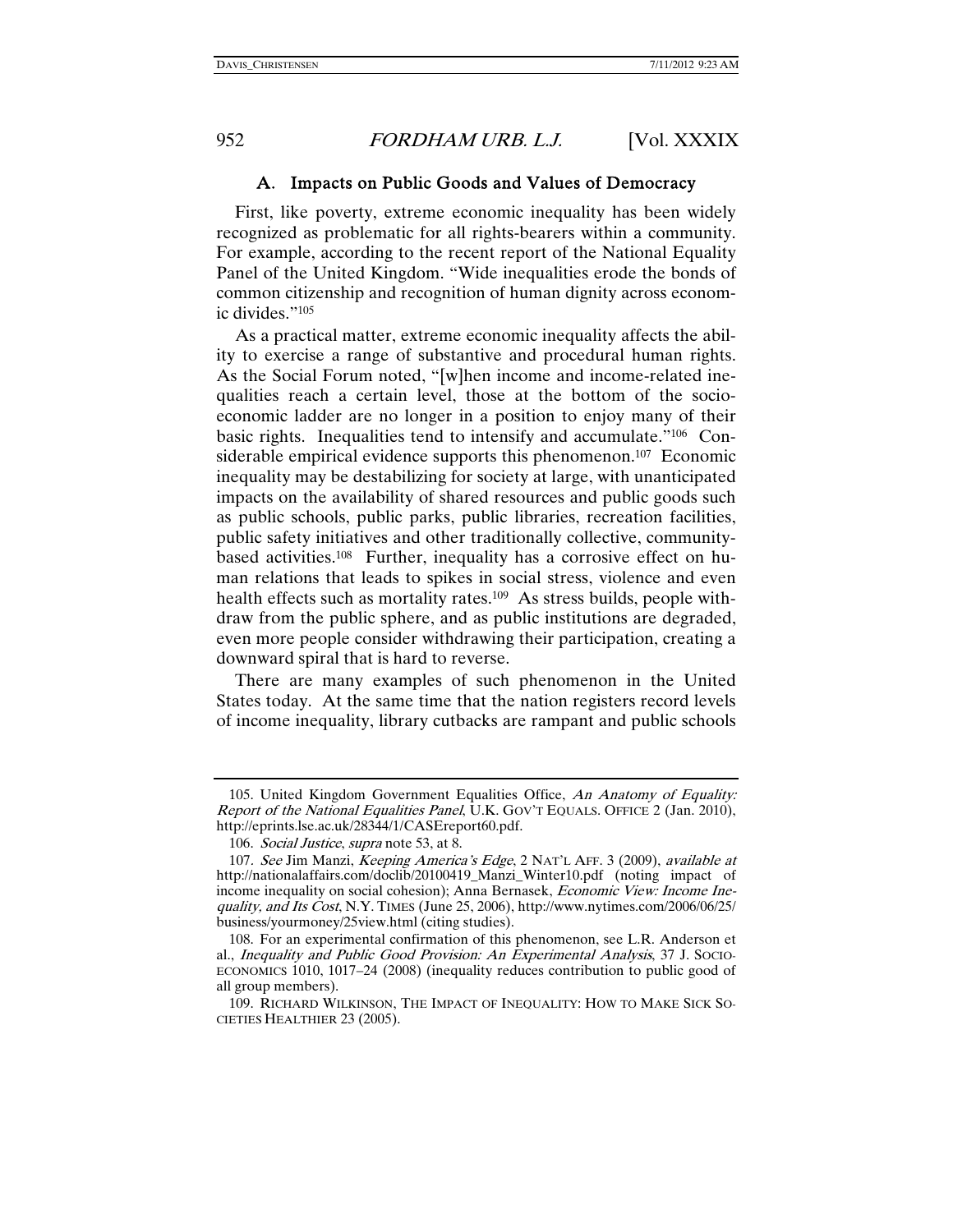are struggling to close budget gaps.110 Police and firefighting forces have been cut back in communities across the country.<sup>111</sup>

Because of the extreme economic inequality in the United States, the resulting decreases in services fall much harder on some sectors of the population than others. The poorest Americans always bear the worst brunt of such cuts in social services.<sup>112</sup> But one need not be poor to suffer the consequences of school failure and public library closures. Human rights are clearly implicated by this gradual process in which public goods are dismantled and replaced with market-based commodities, driving a further wedge between people based on income—substituting private schools for public schools, bookstores for libraries, private security services for police, gated communities for public neighborhoods, private recreation centers for public parks.113 Human rights to education, to rest and leisure, and to safety are all directly undermined by deep social inequality, even if a human right to economic equality is not directly cognizable.

 As a practical matter, extreme and entrenched inequality also undermines the exercise of a range of more structural human rights norms recognized in calls for government transparency and good government practices. The right of participation, protected by the ICCPR, is the most obvious of these rights, but rights to speech, due process and other aspects of procedural fairness are all encompassed in this claim.114

Again, this charge rests on empirical evidence that in the United States is both familiar and obvious. As economic inequality increases,

<sup>110</sup>. See, e.g., Kristen A. Graham: At News Conference, Speakers Say Budget Cuts Hitting Philadelphia Schools Too Hard, PHILA. INQUIRER, Feb. 24, 2012, at B1; Melissa Jenko, Chicago Library Cuts to Take Toll on Job-Seekers, Children; Impact of Mayor's Proposed Layoffs, Reduced Branch Hours is Sinking in, CHI. TRIB., Oct. 25, 2011, at C7.

<sup>111.</sup> See, e.g., Nicholas Johnson et al., An Update on State Budget Cuts, CTR. ON BUDGET & POLICY PRIORITIES, http://www.cbpp.org/cms/index.cfm?fa=view&id=12 14 (last updated Feb. 9, 2011).

<sup>112.</sup> See, e.g., Monica Davey, Families Feel Sharp Edge of State Budget Cuts, N.Y. TIMES, Sept. 6, 2011, at A22.

<sup>113</sup>. See generally Toward Economic and Social Rights in the United States: From Market Competition to Public Goods, NAT'L ECON. & SOC. RIGHTS INITIATIVE (Apr. 2010), http://nesri.org/sites/default/files/UPR\_Report\_NESRI\_1.pdf.

<sup>114</sup>. See, e.g., Human Rights Principles, UN POPULATION FUND, http://www.unfpa. org/rights/principles.htm (last visited Apr. 8, 2012) ("All people have the right to participate in and access information relating to the decision-making processes that affect their lives and well-being. Rights-based approaches require a high degree of participation by communities, civil society, minorities, women, young people, indigenous peoples and other identified groups.").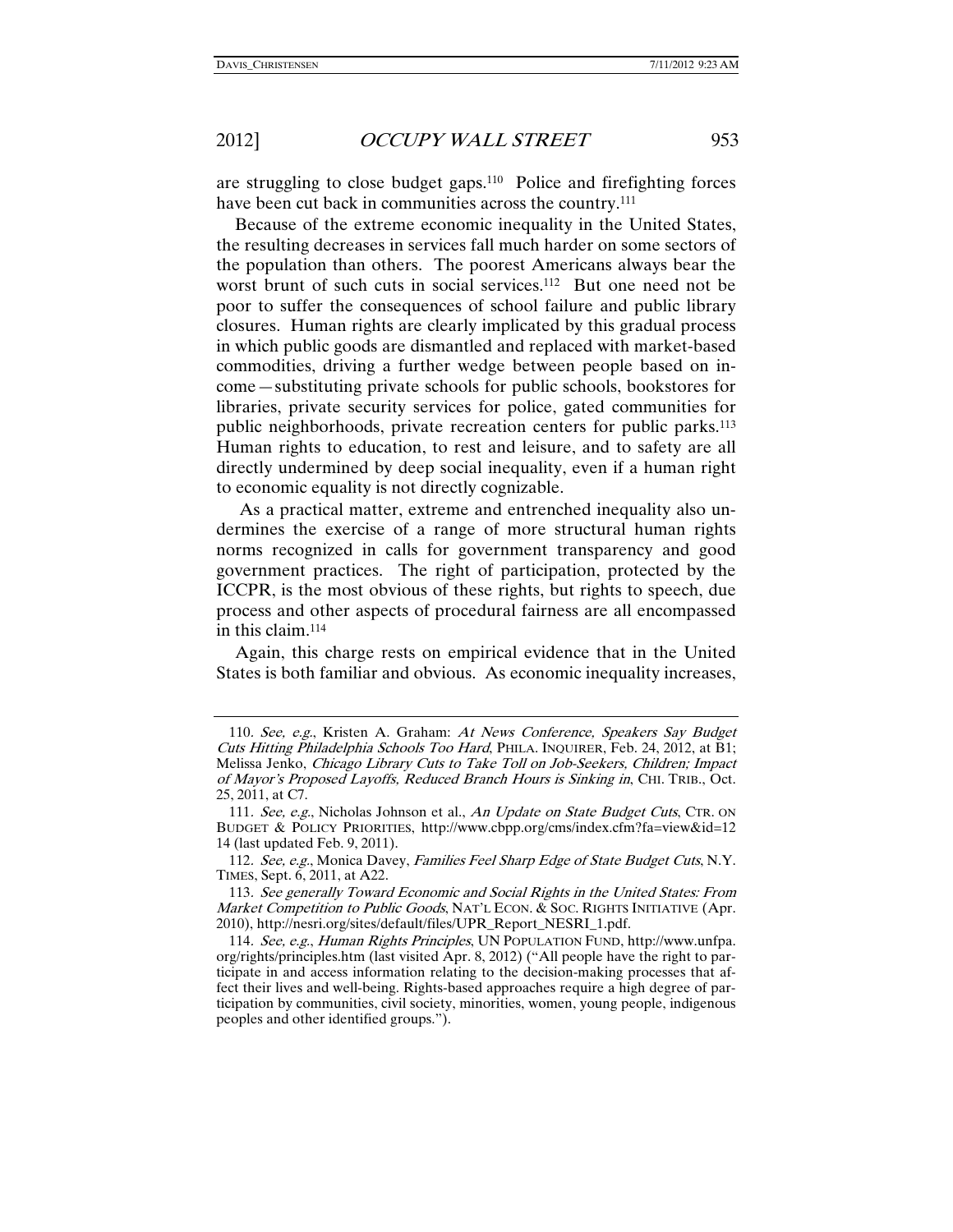the political process becomes more and more susceptible to influence by those who wield the greatest financial power.115 In U.S. political campaigns corporate money already eclipses money of individuals.116 This power imbalance is compounded by the growth in extreme individual economic inequality.

The poor certainly bear the brunt of these developments, and their voice is virtually non-existent in debates of public policy in the United States,<sup>117</sup> but inequality's impact on human rights to political participation extends far beyond the very poor and affects the viability of democracy on a large scale. As observed by a Task Force of the American Political Science Association, "[o]ur government is becoming less democratic, responsive mainly to the privileged and not a powerful instrument to correct disadvantages or to look out for the majority." <sup>118</sup> The Copenhagen Declaration draws this connection between inequality and democratic participation repeatedly.119

Nevertheless, some within the international community have expressed cynicism about the viability of an argument based on the connections between human rights and democratic participation. According to one commentator,

[e]xtensive references to democracy and human rights in the [Universal] Declaration are evidence of the desire, if perhaps not necessarily the feasibility, of using human rights as a framework for sustainable development and solving other ailments of humankind. All of this enthusiasm and commitment to human rights must be taken

<sup>115</sup>. See, e.g., Larry M. Bartels, Economic Inequality and Political Representation (Aug. 2005) (unpublished manuscript), available at http://www.princeton.edu/~bar tels/economic.pdf.

<sup>116.</sup> See generally Emily Badger, Following the Money a Year After Citizens United, MILLER-MCCUNE (Jan. 19, 2011), http://www.miller-mccune.com/politics/foll owing-the-money-a-year-after-citizens-united-27440/; Heidi Walsh & Robin Young, How Companies Influence Elections: Political Campaign Spending and Oversight at America's Largest Companies, SUSTAINABLE INVS. INST. & IRRC INST. (Oct. 2010), http://www.irrcinstitute.org/pdf/How\_Companies\_Influence\_Elections.pdf.

<sup>117.</sup> See American Democracy in an Age of Rising Inequality, TASK FORCE ON IN-EQUALITY & AM. DEMOCRACY (2004) [hereinafter American Democracy], http://www.apsanet.org/imgtest/taskforcereport.pdf (noting that politicians are more responsive to affluent constituents than others and that "citizens with lower or moderate incomes speak in a whisper"); see also Frances Ravensbergen & Madine VanderPlaat, Barriers to Citizen Participation: The Missing Voices of People Living with Low Income, 45 CMTY. DEV. J. 389 (2010) (describing efforts in Canada to increase participation of low income people in policy development).

<sup>118</sup>. American Democracy, supra note 117, at 18.

<sup>119</sup>. See, e.g., Copenhagen Declaration, supra note 28, at 30–31.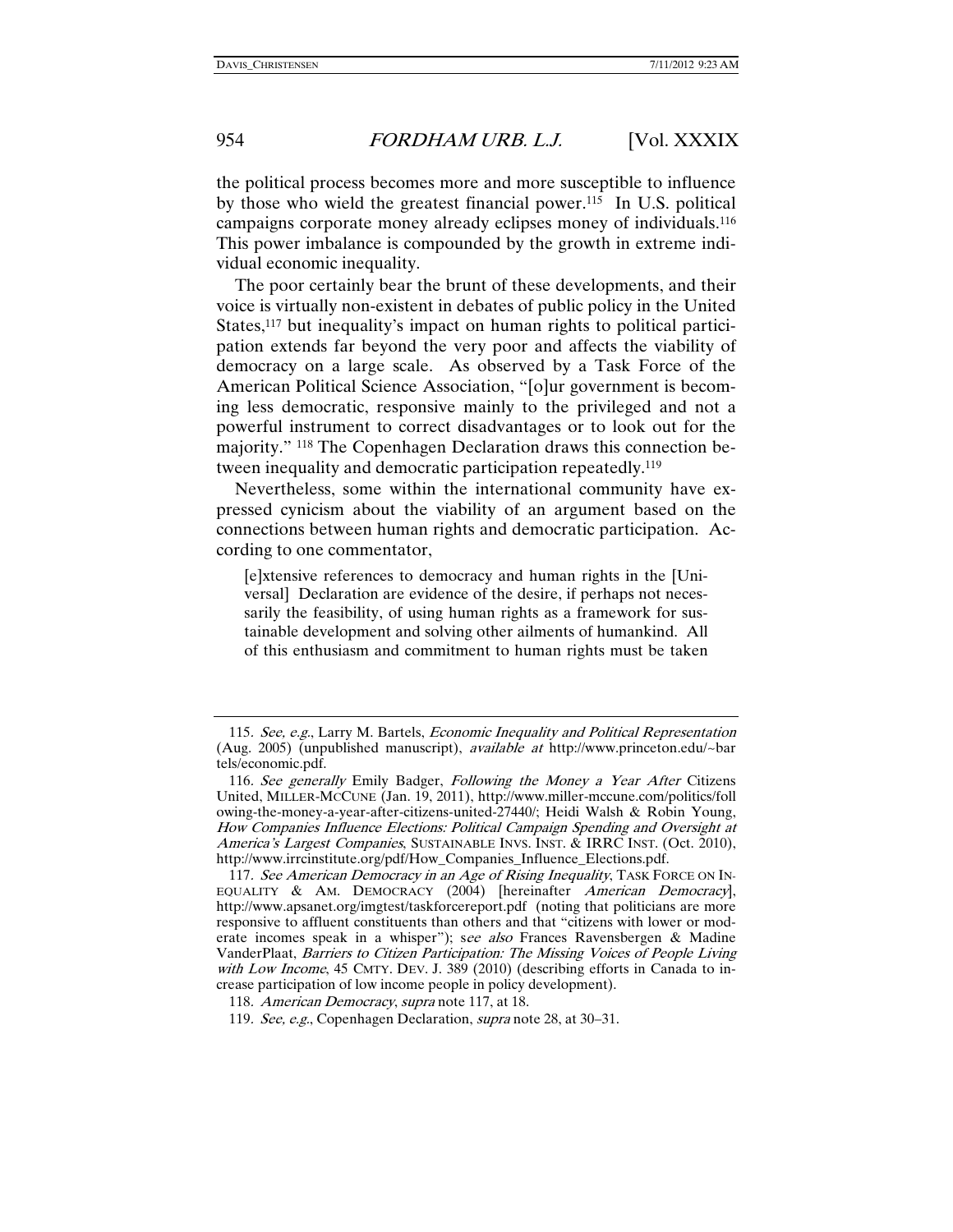with some caution, for the international human rights movement has been distinguished more by rhetoric than practice. <sup>120</sup>

Whatever the politics of this issue are on the international level, the human rights movement in the United States has established its commitment to hold the U.S. government to a standard higher than mere rhetoric. The way appears open to the OWS to join others in this space, using international human rights mechanisms to push forward, on the international stage, arguments about the impacts of inequality in the United States.

#### B. The Lens of Class-Based Inequalities

Second, entrenched and extreme economic inequality may raise human rights issues within the definitions of equal protection guarantees under international law. The ICCPR and other human rights instruments identify a familiar roster of classifications that are subject to particular scrutiny by the international community.121 This list, however, is not exclusive, and the possibility that "other" categories might be of equal concern is explicitly acknowledged.<sup>122</sup> Might extreme inequality provide an entryway to give content to this category of "other"?

There are some relevant developments in domestic U.S. law. Neither poverty nor inequality has been viewed as suspect under the Constitution's equal protection clause.123 An equal protection lens, however, has sometimes been employed by the Supreme Court in examining measures that inhibit full political participation.124 In fact, the Court's recognition of the need to protect equal access to government—and the Court's special role in providing representation reinforcement in instances where some groups are excluded—has been a stepping stone to greater status as a protected class.125

 <sup>120.</sup> Yash Ghai, Human Rights and Social Development: Toward Democratization and Social Justice, U.N. RESEARCH INST. FOR SOC. DEV. 2 (Oct. 2001), http://www. pogar.org/publications/other/unrisd/hr-social-dev-01e.pdf.

<sup>121</sup>. See ICCPR, supra note 50, at art. 2 (listing "race, colour, sex, language, religion, political or other opinion, national or social origin, property, birth or other status" as classes of special concern).

<sup>122</sup>. Id.

<sup>123</sup>. See, e.g., San Antonio v. Rodriguez, 411 U.S. 1 (1973).

<sup>124</sup>. See Romer v. Evans, 517 U.S. 620 (1996) (striking down state constitutional amendment that barred localities from passing antidiscrimination measures for gays).

<sup>125.</sup> See, e.g., JOHN HART ELY, DEMOCRACY AND DISTRUST: A THEORY OF JUDI-CIAL REVIEW 74–75 (1980); Statement of the Attorney General on Litigation Involving the Defense of Marriage Act (Feb. 23, 2011), available at http://www.justice.gov/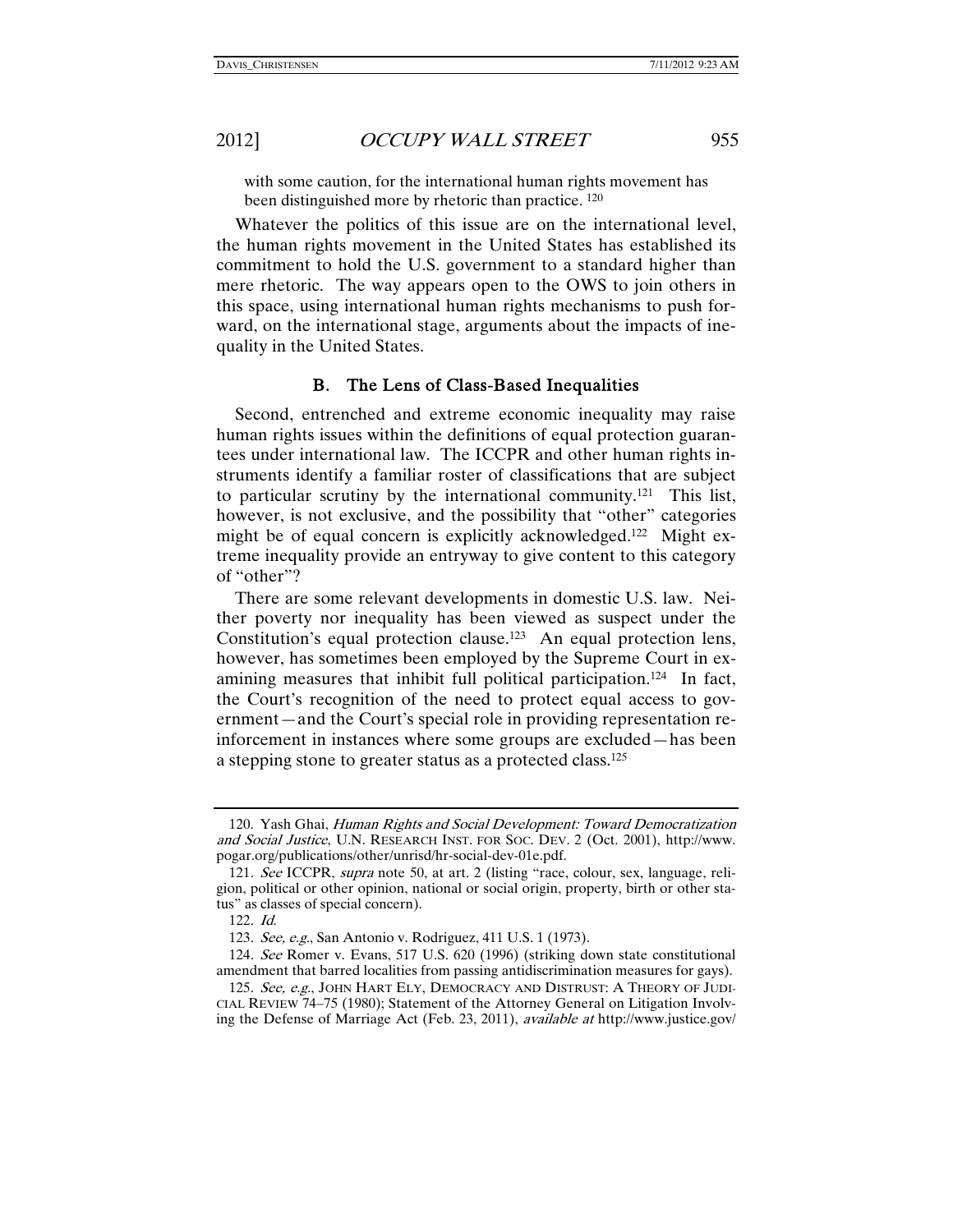In the case of extreme economic inequality, the identity of the class is far more fluid over time than the other categories identified under international law; individuals do move across economic class lines more often and more easily than across lines of race or gender.<sup>126</sup> At the same time, however, the negative impact of inequality on democratic participation is particularly rigid and unresponsive to political initiatives, suggesting that a representation reinforcement approach, holding governments accountable for reducing economic inequality based on its anti-democratic impact, may be warranted.127

Some scholars have cautioned against expanding the scope of international equal protection norms to encompass economic inequalities. For example, Dr. Anja Seibert-Fohr argues that "to clothe purely economic inequalities as an issue of human rights raises serious concerns over the dilution of the human rights ideal."128 United States courts have also rejected the claim that equal protection norms support judicial intervention to address economic inequalities. Yet extreme economic inequality cannot be wholly divorced from the "human rights ideal." Ample empirical evidence supports the assertion that such inequality has significant impacts on individuals' access to a range of human rights.

This second approach also seems available to OWS should it seek to pressure the U.S. in international forums. International law, unlike much domestic law that is phrased in negative terms, contemplates affirmative government obligations to protect human rights.129 OWS could certainly credibly argue that the U.S. government has a positive obligation under international law to take steps to rectify the extreme inequality in the nation in order to remedy violations of basic equality

opa/pr/2011/February/11-ag-222.html (articulating U.S. government view that classifications based on sexual orientation are subject to heightened scrutiny).

<sup>126.</sup> Isabel Sawhill, Overview, in GETTING AHEAD OR LOSING GROUND: ECONOM-IC MOBILITY IN AMERICA 2 (Isabel Sawhill et al. eds., 2008) (noting that Americans still experience considerable mobility, though there is less for those in economic extremes).

<sup>127.</sup> See, e.g., Joseph Lawler, Motor Voter and Turnout 15 Years After the NVRA (2008) (unpublished undergraduate research), available at http://economics.nd.edu /assets/24018/lawler\_j.pdf (noting that overall voter turnout remains low despite higher voter registration as a result of Motor Voter law).

 <sup>128.</sup> Anja Seibert-Fohr, The Rise of Equality in International Law and Its Pitfalls: Learning from Comparative Constitutional Law, 35 BROOK. J.INT'L L. 1, 25 (2010).

<sup>129.</sup> Frequently Asked Questions, UNITED NATIONS OFFICE HIGH COMM'R FOR HUM. RTS., http://www.ohchr.org/EN/ABOUTUS/Pages/FrequentlyAskedQuestions. aspx (last visited Apr. 8, 2012) ("International human rights law lays down obligations of Governments to take positive action in certain ways . . . .").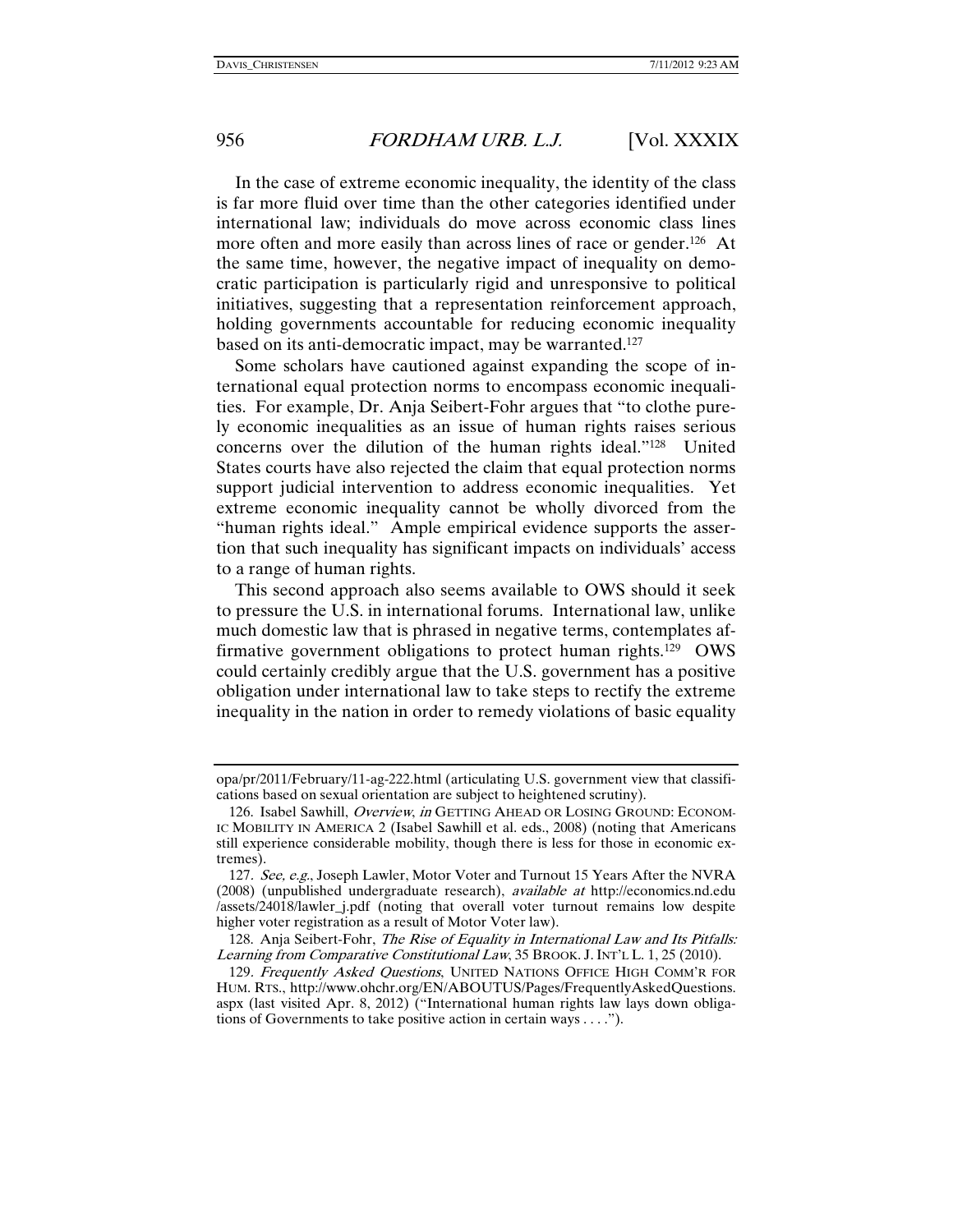principles enshrined in relevant international standards, especially given the impact of these violations on democratic participation.

#### **CONCLUSION**

While OWS is global in some sense, it has not taken the step of using international legal mechanisms to raise issues of inequality in international forums.130 Though there is no clear statement in international law that would obligate the U.S. government to address extreme economic inequality, there are at least two routes to argue that such inequality violates international human rights norms, emphasizing the indirect impacts of inequality on the exercise of important protected rights such as education and participation.

It is possible, however, that OWS will be able to achieve the same impact on the development of international law without direct participation in international forums. Since its inception, OWS has proceeded as a local movement with global reach. Movement activists are found in unusual places—Occupy Lincoln, Occupy South Bend, Occupy Spokane, Occupy Tulsa, Occupy Bangor, Occupy Jacksonville, as well as Occupy Wall Street, and Occupy Global. In fact, the Occupy movement is uniquely and designedly de-centralized, with roots in virtually every community of any size across the nation.

At the same time, the central messages of Occupy activists have national and global resonance. To take one example, Occupy Bangor defines itself, as do most other local Occupy gatherings, as a group that is concerned about the growing gap between rich and poor in America, as well as corporate control of the political process.131 The Occupy Bangor website includes the group's five "points of consensus," a mixture of global and local concerns that together unite this collective:

1. We reject the concentration of wealth and power in the 1%.

2. We support voting rights and election policies that benefit the 99%.

3. We support local ordinances and state-wide legislation that benefit people without homes or those without adequate food in our community.

<sup>130</sup>. See, e.g., Karla Adam, United in Anger, Occupy Wall Street Protesters Go Global, WASH. POST, Oct. 16, 2011, at A20.

<sup>131</sup>. About Us, OCCUPY BANGOR, http://www.occupybangor.org/about-us (describing the group's mission and activities) (last visited Apr. 8, 2012).